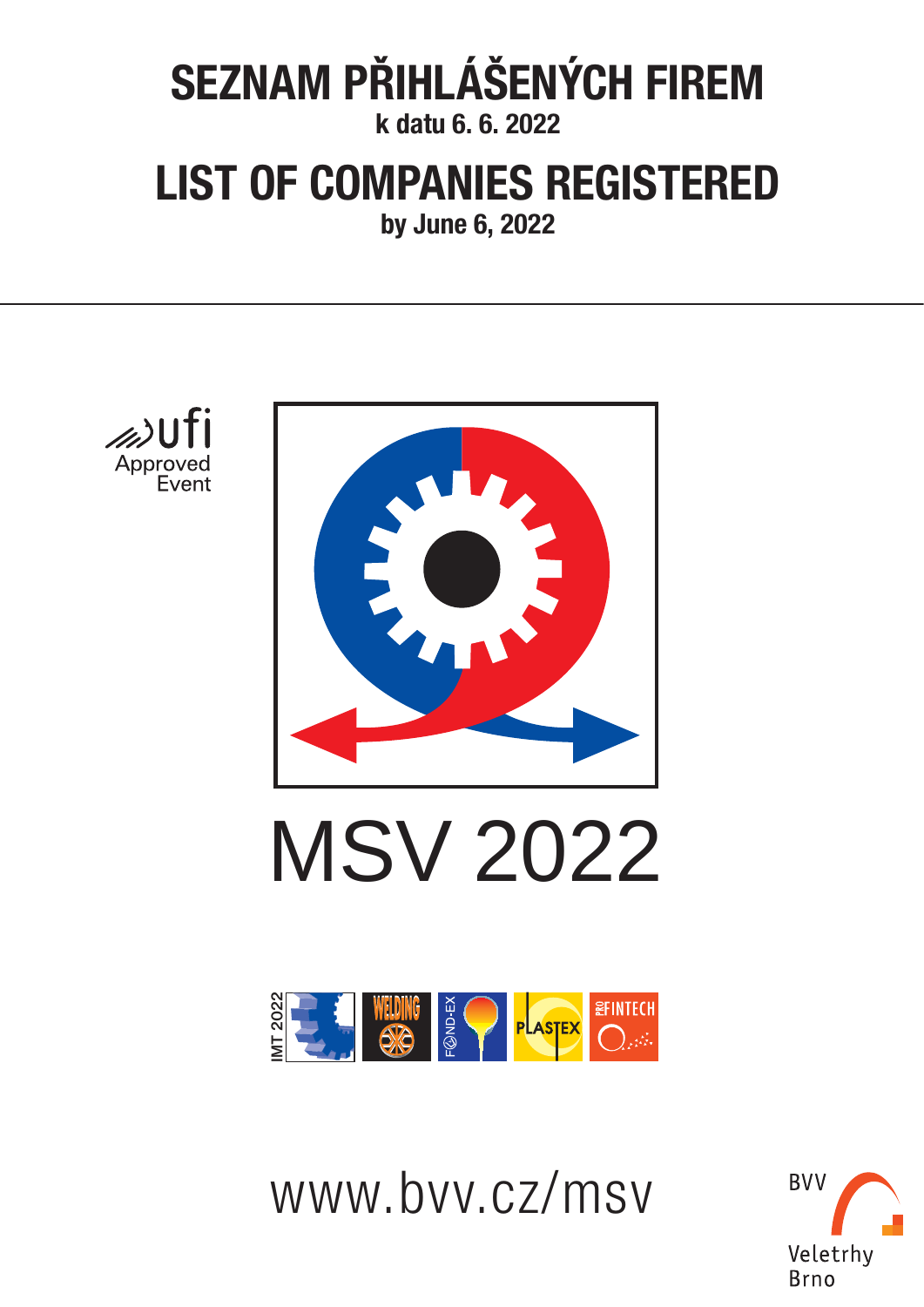|                                                      |                        | • Affolter Group SA                                                                            | <b>CH</b>                                 |
|------------------------------------------------------|------------------------|------------------------------------------------------------------------------------------------|-------------------------------------------|
| • 100% REWORK s.r.o.                                 | CZ                     | • AGEMA Germany GmbH<br>• Agencja Promocji Eksportu Jarosław Krykwiński<br>• AGRATI A.E.E. Srl | DE<br><b>PL</b><br>$\mathsf{I}\mathsf{T}$ |
| 2                                                    |                        | • AGS Automation Greifsysteme Schwope GmbH<br>• AIGNEP SPA                                     | DE<br>$\mathsf{I}\mathsf{T}$              |
| • 201 consulting s.r.o.                              | CZ                     | • AJKA - SOLUTION s.r.o.<br>• Akyapak                                                          | CZ<br><b>TR</b>                           |
| $\bullet$ 24 VISION a.s.                             | CZ                     | • ALBA precision, spol. s r.o.                                                                 | CZ                                        |
|                                                      |                        | • ALBERT SCHREM GmbH                                                                           | DE                                        |
| 3                                                    |                        | • Alexander Binzel Schweisstechnik GmbH & Co. KG                                               | DE<br>CZ                                  |
|                                                      |                        | • ALF systems s.r.o.<br>• ALFA IN a.s.                                                         | CZ                                        |
| • 3Dees Industries s.r.o.                            | CZ                     | • ALFLETH Engineering AG                                                                       | <b>CH</b>                                 |
| • 3Dwiser                                            | CZ                     | • Alicona Imaging GmbH                                                                         | AT                                        |
| • 3E Praha Engineering, a.s.                         | CZ                     | $\bullet$ Alit                                                                                 | $\mathsf{I}\mathsf{T}$                    |
|                                                      |                        | • Almaak international GmbH                                                                    | DE                                        |
|                                                      |                        | • Alsident Systems AS                                                                          | DK                                        |
| 4                                                    |                        | • ALTEG Bohemia s.r.o.                                                                         | CZ                                        |
|                                                      |                        | • ALTO SYSTEMS, s.r.o.                                                                         | CZ                                        |
| • 4dot Mechatronic Systems s.r.o.                    | CZ.                    | • Alufinish                                                                                    | DE                                        |
| $\bullet$ 4IGV s.r.o.                                | CZ                     | • ALUKEEP s.r.l.                                                                               | $\mathsf{I}\mathsf{T}$                    |
|                                                      |                        | • AlwaiD s.r.o.<br>• ALYA                                                                      | CZ<br><b>SK</b>                           |
| A                                                    |                        | • AMADA GmbH                                                                                   | DE                                        |
|                                                      |                        | • AMF Andreas Maier GmbH & Co. KG                                                              | DE                                        |
| • A.E.M. S.r.I. Di Rota & C.                         | IT.                    | • AMIS Maschinen-Vertriebs GmbH                                                                | DE                                        |
| • A.M. spol. s r.o.                                  | CZ                     | • AMO Automatisierung Messtechnik Optik GmbH                                                   | AT                                        |
| • A.Mannesmann Maschinenfabrik GmbH                  | <b>DE</b>              | • AMOB Máquinas Ferramentas S. A                                                               | <b>PT</b>                                 |
| • AABO-IDEAL s.r.o.                                  | CZ                     | • ANAMET s.r.o.                                                                                | CZ                                        |
| • ABI Profils                                        | <b>FR</b>              | • ANCA Europe GmbH                                                                             | DE                                        |
| • ABICOR Binzel Schweißtechnik Dresden GmbH & Co. KG | <b>DE</b>              | • Andritz Kaiser GmbH                                                                          | DE                                        |
| • ABICOR BINZEL SLOVENSKO, s.r.o.                    | <b>SK</b>              | • ANSYS, Inc.                                                                                  | <b>US</b>                                 |
| · ABICOR BINZEL svářecí technika spol. s r.o.        | CZ                     | • ant PROFITOOLS s.r.o.                                                                        | CZ                                        |
| • ABRA Software, a.s.                                | CZ                     | • ANVI TRADE s. r. o.                                                                          | CZ                                        |
| • ABSOLENT AB                                        | <b>SE</b>              | • APEX DYNAMICS, INC.                                                                          | <b>TW</b>                                 |
| • ACCORD PRAHA s.r.o.                                | CZ                     | • APJ Praha s.r.o.                                                                             | CZ                                        |
| • Accu-Lube GmbH                                     | DE                     | $\bullet$ ApuTime                                                                              | CZ                                        |
| $\bullet$ ACE                                        | <b>DE</b><br><b>US</b> | • AQUATECH                                                                                     | $\mathsf{I}\mathsf{T}$                    |
| $\bullet$ ACE<br>• ACESO PRAHA, s.r.o.               | CZ.                    | • ARBURG GmbH + Co. KG<br>• ARBURG spol. s r.o.                                                | DE<br>CZ                                  |
| • ACL S.r.I.                                         | IT                     | • Arcam EBM                                                                                    | <b>SE</b>                                 |
| • Act-in CZ, s.r.o.                                  | CZ                     | • ARC-Heating s.r.o.                                                                           | CZ                                        |
| • ADASH spol. s r.o.                                 | CZ                     | • ARGENTOX Ozone Technology GmbH                                                               | DE                                        |
| • ADDIPLAST                                          | <b>FR</b>              | • ARGO-HYTOS s.r.o.                                                                            | CZ                                        |
| • ADIGE S.P.A. - BLM GROUP                           | IT                     | • Arnz FLOTT GmbH Werkzeugmaschinen                                                            | DE                                        |
| • ADITEG s.r.o.                                      | CZ                     | • Arthur Klink GmbH                                                                            | DE                                        |
| • Adriatecnica S.r.I.                                | IT                     | • ARTIS GmbH                                                                                   | DE                                        |
| • Advantage-fl.cz s.r.o.                             | CZ                     | • ASA Hydraulik                                                                                | DE                                        |
| • Adventio Technologies s.r.o.                       | CZ                     | • A-SAFE s.r.o.                                                                                | CZ                                        |
| · AEK svařovací technika s.r.o.                      | CZ                     | • ASD SYSTEMS                                                                                  | PL                                        |
| • AEROEL S.R.L.                                      | IT.                    | • asma GmbH                                                                                    | AT                                        |
| • AEROTERM, a.s.                                     | CZ                     | · Asociace českých a slovenských zinkoven, z.s.                                                | CZ                                        |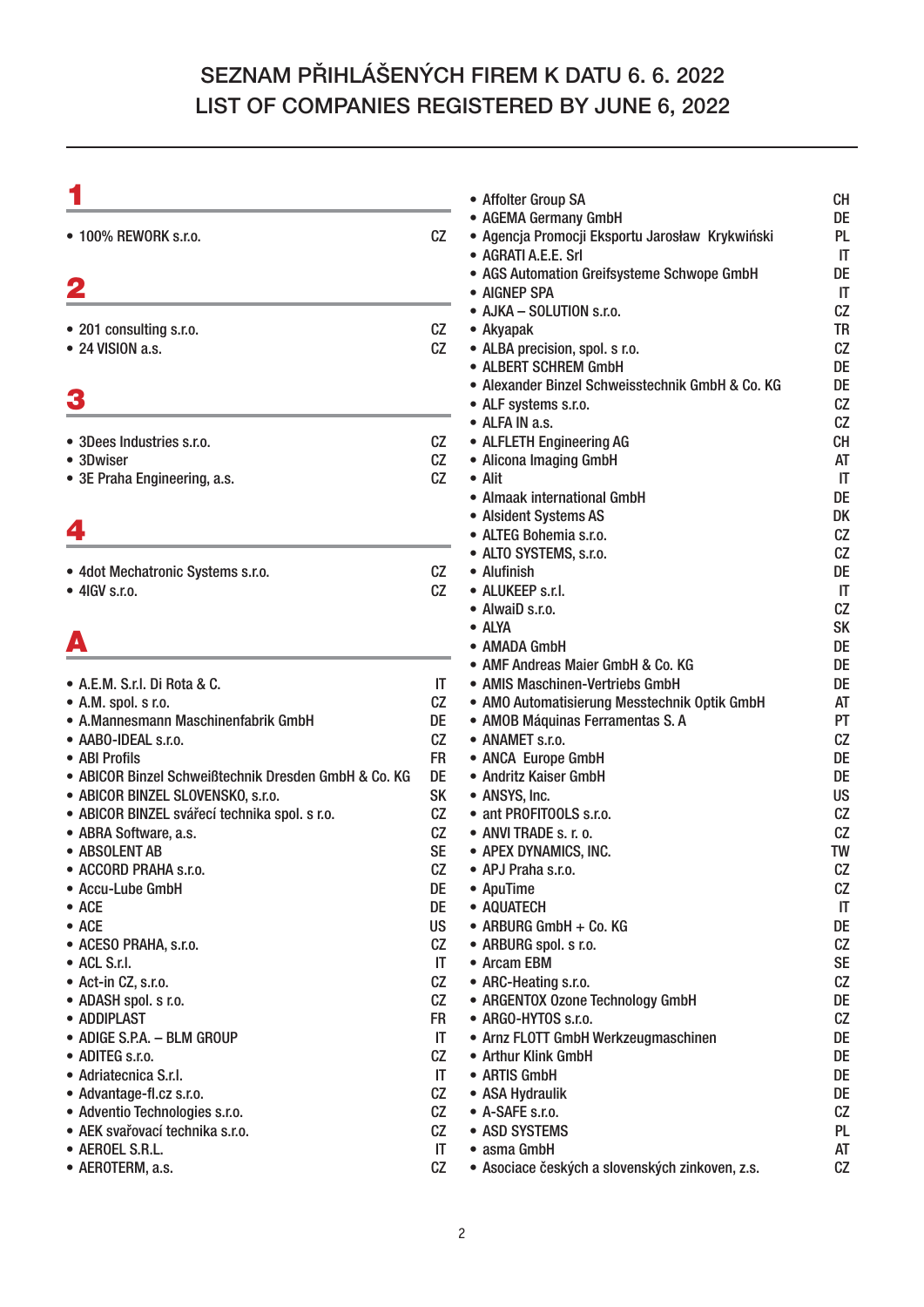| · Asociace korozních inženýrů, z.s.                 | CZ        | • BIG KAISER                                | <b>JP</b>              |
|-----------------------------------------------------|-----------|---------------------------------------------|------------------------|
| • Associated Spring SPEC                            | GB        | • BIG KAISER Precision Tooling Ltd.         | <b>CH</b>              |
| • ATAS elektromotory Náchod a.s.                    | CZ        | $\bullet$ BigRep                            | CZ                     |
| • ATB ANTRIEBSTECHNIK AG                            | AT        | · Biko společnost s ručením omezeným        | CZ                     |
| • ATEK Antriebstechnik GmbH                         | DE        | • BILZ Vibration Technology AG              | DE                     |
| · ATEQ PL Sp. z o.o., odštěpný závod                | CZ        | • BILZ WERKZEUGFABRIK GmbH+Co.KG            | DE                     |
| · August Rüggeberg GmbH & Co. KG                    | DE        | • Bio-Circle s.r.o.                         | CZ                     |
| • AURATECH CZ s.r.o.                                | CZ        | · Bitcon spol. s r.o.                       | CZ                     |
| • AUREN s.r.o.                                      | <b>SK</b> | • Black Bruin                               | F1                     |
| • AutoCont IPC a.s.                                 | CZ        | • Blaser Swisslube CZ s.r.o.                | CZ                     |
| · Automa-časopis pro automatizační techniku, s.r.o. | CZ        | • Bliss-Bret a.s.                           | <b>SK</b>              |
| • Automated precison GmbH                           | DE        | • BLM S.P.A.                                | $\mathsf{I}\mathsf{T}$ |
| • Automatic Systeme Dreher GmbH                     | DE        | • Blohm Jung GmbH                           | DE                     |
| · AUTOMATIONSTECHNIK Sp. z o.o.                     | <b>PL</b> | • Bloksma Engineering GmbH                  | DE                     |
| • AUTOROTOR                                         | IT        | • Blulink S.r.l.                            | $\mathsf{I}\mathsf{T}$ |
| • AUVESY-MDT                                        | DE        | • BLUM-Novotest s.r.o.                      | CZ                     |
| • AVALON                                            | <b>PL</b> | • BOCO PARDUBICE machines, s.r.o.           | CZ                     |
| • Averex Automation Co., Ltd.                       | TW        | • Boeck Technology GmbH                     | DE                     |
| • AVEVA                                             | GB        | • Bohemia - SysTech group, s.r.o.           | CZ                     |
| • AXA CNC stroje, s.r.o.                            | CZ        | • BOKI ROBOTIZOVANÉ SYSTÉMY spol.s r.o.     | CZ                     |
|                                                     |           | • BOLE Europe Technology Co., LTD. Sp.zo.o. | PL                     |
|                                                     |           | · BÖLLHOFF, s.r.o.                          | CZ                     |
| B                                                   |           | • Bolte GmbH                                | DE                     |
|                                                     |           | • Bomar spol., s.r.o.                       | CZ                     |
| • Bahr Modultechnik GmbH                            | DE        | • Bonnel                                    | CZ                     |
| • Baitella AG - FISSO                               | CН        | • Bosch Rexroth, spol. s r.o.               | CZ                     |
| • Bakker Magnetics                                  | NL        | • BOSCHERT                                  | DE                     |
| • BAMAS-ELEKTRO spol. s r.o.                        | CZ        | • Bossard CZ s.r.o.                         | CZ                     |
| • Banner Engineering Corp.                          | <b>US</b> | • BOUKAL s.r.o.                             | CZ                     |
| • BANSBACH                                          | DE        | • BOWERS Ltd.                               | GB                     |
| • BARTHOLOMY                                        | DE        | • Brankamp GmbH                             | DE                     |
| • BAS Rudice spol. s r.o.                           | CZ        | · BRIKLIS, spol. s r.o.                     | CZ                     |
| • BAUBLIES AG                                       | DE        | • Brother                                   | <b>JP</b>              |
| • BAUER KOMPRESSOREN                                | DE        | • Broziat Maschinen GmbH                    | DE                     |
| • Bayern Handwerk International GmbH                | DE        | • BRT servis s.r.o.                         | CZ                     |
| • Bayern International GmbH                         | DE        | • Bruker Alicona                            | AT                     |
| • Bc. Jaroslav Bubeníček – ElektroPrůmysl.cz        | CZ        | • Bruker Corporation                        | <b>US</b>              |
| • Beckhoff Automation s.r.o.                        | CZ        | • Bruker Elemental                          | DE                     |
| • Bedra Berkenhoff                                  | DE        | • Bruko Technologie s.r.o.                  | CZ                     |
| • BEEWATEC s.r.o.                                   | CZ        | • BRUSIVO spol. s r.o.                      | CZ                     |
| • BEGE Aandrijftechniek BV                          | <b>NL</b> | • BTB TRANSFER SPA                          | IT                     |
| • BEHRINGER EISELE GmbH                             | DE        | • BUEHLER (ITW Test & Measuremrnt GmbH)     | <b>US</b>              |
| • BEHRINGER GmbH                                    | DE        | • Buehler GmbH                              | <b>US</b>              |
| • BELEC                                             | DE        | • Bumotec                                   | CH                     |
| • BENZ GmbH Werkzeugsysteme                         | DE        | • Business Media CZ s.r.o.                  | CZ                     |
| · Bergamini Officine Meccaniche S.r.l.              | IT        | • BYK Gardner GmbH                          | DE                     |
| • Berger Gruppe                                     | DE        | · Bystronic Czech Republic s.r.o.           | CZ                     |
| • Bernardo                                          | AT        |                                             |                        |
| • Berthiez                                          | <b>FR</b> |                                             |                        |
| • BESSEY                                            | DE        | C                                           |                        |
|                                                     |           |                                             |                        |

- **BESTEC DE • BETTERSIZE INSTRUMENTS Ltd. CN**
- BHV senzory s.r.o.
- BIBUS s.r.o.

**• Camloc US • Cam-Safe US** CZ **• CAPTRON**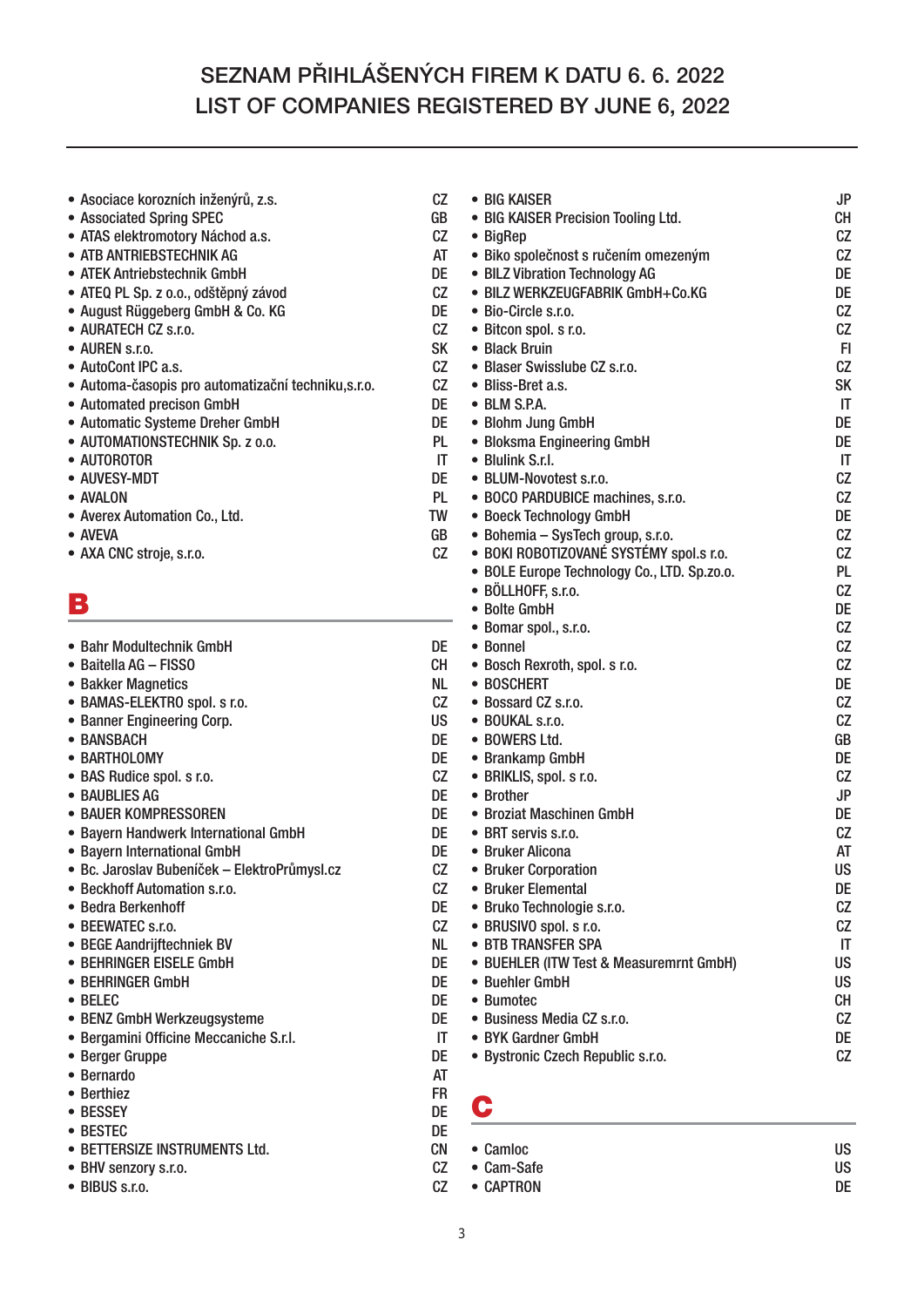| • Carl Benzinger GmbH                                     | DE        |
|-----------------------------------------------------------|-----------|
| · Carl Zeiss spol. s r.o.                                 | CZ        |
| • CCB, spol. s r.o.                                       | CZ        |
| • CCFT Services, s.r.o.                                   | CZ        |
| • CDM Vision                                              | TR        |
| • CECIMO - European Association of the Machine            |           |
| <b>Tool Industries</b>                                    | BE        |
| • CED Közép-európai Gazdaságfejlesztési Hálózat           |           |
| Nonprofit Kft.                                            | HU        |
| · CECHO - BOHUMIL CEMPÍREK s.r.o.                         | CZ        |
| • CEMB S.p.A.                                             | IT        |
| • Centrum Telč, Ústav teoretické a aplikované matematiky, |           |
| Akademie věd, v.v.i.                                      | CZ        |
| • Cesare Galdabini S.p.A.                                 | IT        |
| • CIPRES FILTR BRNO s.r.o.                                | CZ        |
| $\bullet$ CKD                                             | JP        |
| • CLEMCO GmbH                                             | DE        |
| • Cleveland Lineartechnik GmbH                            | DE        |
| • CLOOS PRAHA, spol. s r.o.                               | CZ        |
| $\bullet$ CMG                                             | IT        |
| • CNC invest, s.r.o.                                      | CZ        |
| • CoastOne OY                                             | FI        |
| • CODAN RUBBER A/S                                        | DK        |
|                                                           |           |
| • CODERE SA                                               | CН        |
| • Colab a.s.                                              | <b>SK</b> |
| • COMAC spol. s r.o.                                      | CZ        |
| • Compas automatizace, spol., s r. o.                     | CZ        |
| • COMPREX CZ s.r.o.                                       | CZ        |
| • CONCENS                                                 | DK        |
| • ConceptLaser                                            | DE        |
| • CONDAT S.A.                                             | FR        |
| • ContiTech                                               | DE        |
| • Convoi s.r.o.                                           | CZ        |
| • COORD3                                                  | IT        |
| • CoreTech Systems, Ltd.                                  | <b>TW</b> |
| • Cosmos                                                  | IN        |
| • COSTA LEVIGATRICI S.p.A.                                | IT        |
| • CPSYSTEM                                                | KR        |
| • Craftbot                                                | CZ        |
| • Createc                                                 | DE        |
| • CRG Gripper Systems s.r.o.                              | <b>SK</b> |
| • CSC Bearing Europe GmbH                                 | DE        |
| • CSM GmbH                                                | DE        |
| • CUMSA                                                   | ES        |
| • CZ. TECH Čelákovice, a.s.                               | CZ        |
| • Czech Tool Design s.r.o.                                | CZ        |
|                                                           |           |
| Č                                                         |           |
|                                                           |           |

**• Česká agentura pro standardizaci s.p.o. CZ • České vysoké učení technické v Praze CZ**

**• Český svaz zaměstnavatelů v energetice** 

#### **D**

| • DAIKIN                                                     | JP        |
|--------------------------------------------------------------|-----------|
| • Danfoss                                                    | DK        |
| · dataPartner s.r.o.                                         | CZ        |
| • DATRON AG                                                  | DE        |
| • DATRON-TECHNOLOGY s.r.o.                                   | SК        |
| • DAWELL CZ s.r.o.                                           | CZ        |
| • Deatwyler AG                                               | CН        |
| · Delta S.r.l.                                               | IT        |
| $\bullet$ deltaray by                                        | ВE        |
| • DEMM CALIBRI                                               | ΙT        |
| • DENIOS s.r.o.                                              | CZ        |
| • DEOM s.r.o.                                                | CZ        |
| • DESOI GmbH                                                 | DE        |
| $\bullet$ deublin                                            | DE        |
| • DEUBLIN ITALIANA                                           | ΙT        |
| • DGM Recycling Systems                                      | <b>CN</b> |
| • D-HYDRO Oy                                                 | FI.       |
| • DIAHON Werkzeuge GmbH + Co. KG                             | DE        |
| • DIATEST Hermann Költgen GmbH                               | DE        |
| • DIEFFENBACHER-CZ                                           | <b>CZ</b> |
| • DieTronic S.r.l.                                           | ΙT        |
| · Digibro, s.r.o.                                            | CZ        |
| · DILL s.r.o.                                                | <b>CZ</b> |
| • Dittel Messtechnik GmbH                                    | DE        |
| • DKM Motor Co., Ltd.                                        | KR        |
| • DLyte                                                      | ES        |
| • DMG MORI Czech s.r.o.                                      | CZ        |
| · Doležal Pelhřimov s.r.o.                                   | CZ        |
| · Donau universitat Krems, Centrum experimentální medicínyAT |           |
| • Doosan Machine Tools                                       | KR        |
| • Dormer Pramet s.r.o.                                       | CZ        |
| • Dörries                                                    | DE        |
| • DOUBLE JU International                                    | DF        |
| · DR.-ING. GEORG WAZAU                                       | DE        |
| • Droop+Rein                                                 | DE        |
| • DRUMAG GmbH                                                | DE        |
| $\bullet$ DUKANE IAS s.r.o.                                  | CZ        |
| • Dunkermotoren                                              | DE        |
| • Dušan Kuchař obchodni zastoupeni                           | CZ        |

#### **E**

| $\bullet$ e.d.c.              | IT |
|-------------------------------|----|
| • E.N.S. INTERNATIONAL s.r.I. | ΙT |
| $\bullet$ EAS                 | DΕ |
| • Eastar                      | TW |
| • Eberhardt GmbH & Co. KG     | DF |
| • ebu Umformtechnik GmbH      | DF |
| • Ecoclean GmbH               | DF |
| • ECODORA S.r.I.              |    |
|                               |    |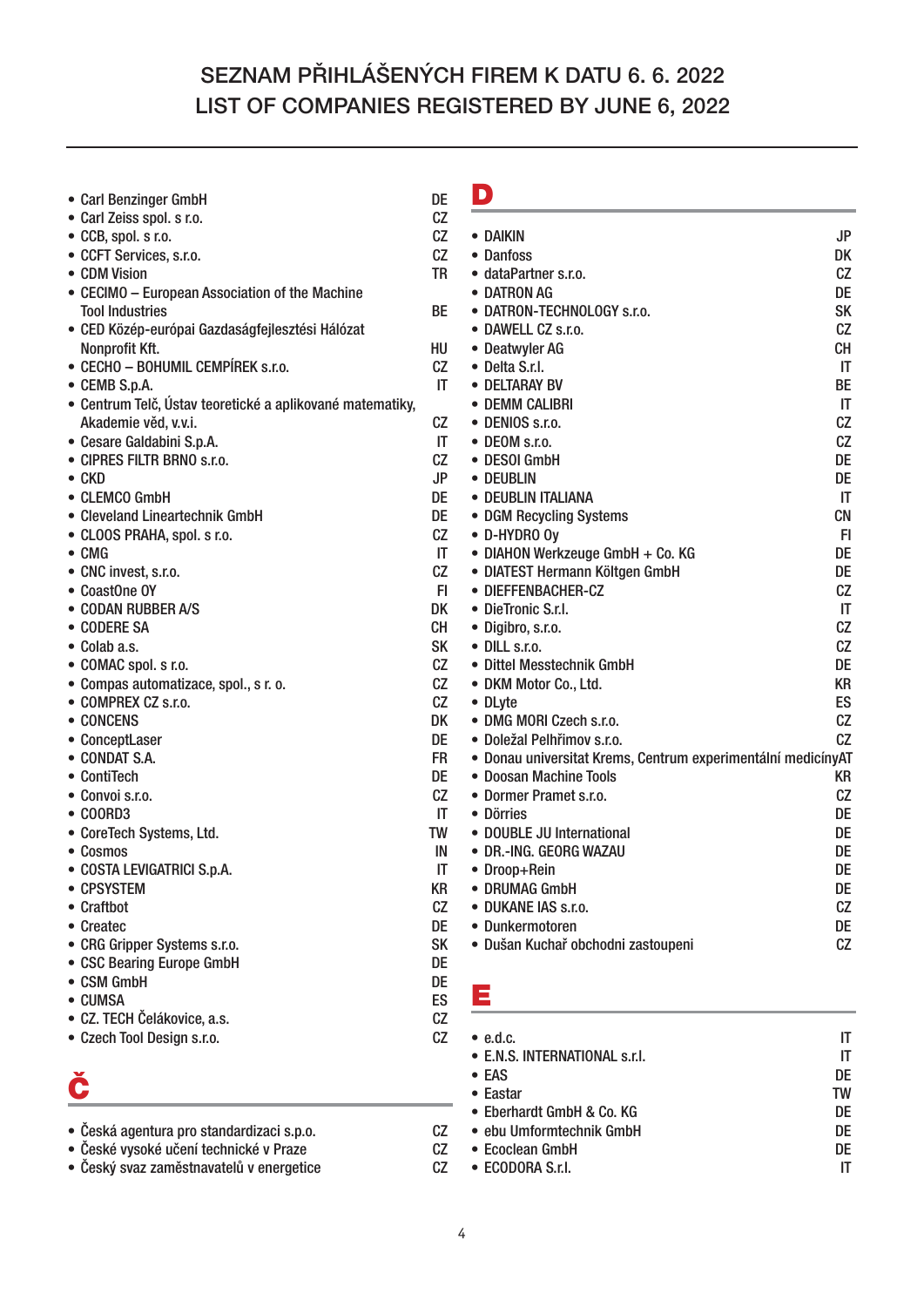- **EICHLER COMPANY a.s.** CZ<br>● FKD Systems GmbH
- **EKD Systems GmbH DE**
- 
- **ekm Jena DE • EKO-ŠIMKO s.r.o.**
- **ELA Blockchain Services a.s. CZ**
- **ELASTOCON AB SE**
- **ELDRACHER, S.L. ES**
- 
- **ELEDA CUMSA ES**
- **Elektrika.info s.r.o. CZ • Elektrotechnická asociace České republiky CZ**
- **ELEME TECH s.r.o.**
- **Elesa S.p.A. IT**
- **ELESA+GANTER CZ s.r.o. CZ**
- 
- **ELETTROTEC S.r.l. IT • ELHA-MASCHINENBAU Liemke KG**
- **Elife International s.r.l. IT**
- **ELIO CAVAGNA IT**
- **ELMEA SRL IT**
- **ELOBAU**
- **ELTECH Slovakia spol. s r.o. SK**
- **Eltep s.r.o. CZ**
- **EMAG** DE
- EMCO GmbH **AT**
- **EMCO Intos s. r. o. CZ**
- ENGEL AUSTRIA GmbH **AT**
- **ENPRAG, s.r.o. CZ**
- **Ensinger s.r.o. CZ**
- 
- **ENVICOMP s.r.o. CZ • ENVIROTECH spol.s r.o. SK**
- **ENVIROTECH systems, s.r.o. CZ**
- **EnvisionTec CZ**
- 
- **Epistolio IT • EPPINGER GmbH**
- **Epsan Plastik San TR**
- **ErgoPack Deutschland GmbH DE**
- **ERI-TRADE s.r.o. CZ**
- **ERMAKSAN**
- **ERMANNO BALZI IT**
- **Ernst Graf GmbH DE**
- **EROWA AG**
- ESAM IT
- **ESARIS INDUSTRIES SITE FELS FR**
- **e-shelve-labels/S&K Solutions GmbH & Co. KG DE**
- 
- **ESI Technology GB • ESOS Ostrava s.r.o.**
- 
- **ESPIROFLEX, S.A. ES • Essentra Components s.r.o. CZ**
- ETB Gebr. Bach GmbH
- 
- **ETEL S.A. CH • ETIGRAF s.r.o. CZ**
- 
- EURAM srl<br>● EUROMAC S.p.A. IT **• EUROMAC S.p.A.**
- **Eurotis S.r.l. IT**
- **Eurotools s.r.o. SK**

**• Eurowater, spol. s r.o. CZ • EVIDENT Europe GmbH – odštěpný závod CZ • EWIKON DE** • ExactCut, s.r.o. **• EXACTEC CZ • EXERON DE • EXINCO s.r.o. CZ** • EZ WHEEL **FR** 

#### **F**

| • F.STUDER AG                                      | CН        |
|----------------------------------------------------|-----------|
| • Faccin S.p.A.                                    | ΙT        |
| • Fachhochschule Oberosterreich& Entwicklungs GmbH | AΤ        |
| • Fairnet GmbH                                     | DE        |
| • Falcon Machine Tools Co. Ltd.                    | TW        |
| $\bullet$ FAMI S.r.I.                              | IT        |
| • FANUC                                            | JP        |
| • FANUC Czech s.r.o.                               | CZ        |
| $\bullet$ FAR                                      | IT        |
|                                                    | ΚR        |
| • FASTECH Co., Ltd.<br>$\bullet$ FDM               | DE        |
| • Feeler                                           | TW        |
| • Fehlmann AG Maschinenfabrik                      | CН        |
|                                                    |           |
| • FEMSAN                                           | TR        |
| • Ferdinand Gross GmbH & Co. KG                    | DE        |
| • FERRETTO GROUP S.p.a.                            | IT        |
| • Ferrofacta GmbH                                  | DE        |
| • FERRUM s.r.o.                                    | CZ        |
| • FIBRO GmbH                                       | DE        |
| • FICEP SPA                                        | IT        |
| • Fiege electronic GmbH                            | DE        |
| • Filtermist International Ltd.                    | GB        |
| • Filtration Group GmbH                            | DE        |
| • Five-Star Tooling Limited                        | CZ        |
| $\bullet$ FIXON                                    | CZ        |
| • FLOVEX Srl                                       | IT        |
| • Flow Europe GmbH                                 | DE        |
| • FLP Microfinishing GmbH                          | DE        |
| • FLUXANA                                          | DE        |
| • FMB Maschinenbaugesellschaft GmbH und Co. KG     | DE        |
| $\bullet$ FMS                                      | CН        |
| • FORKARDT DEUTSCHLAND GmbH                        | DE        |
| • FORMAT 1 spol. s r.o.                            | CZ        |
| • Formlabs                                         | <b>CZ</b> |
| • Forplan AG                                       | CН        |
| • FORTE Sägetechnik GmbH                           | DE        |
| • fortell s.r.o.                                   | CZ        |
| • Fortemix                                         | CZ        |
| • FORTE-WESPA-ROKYCANY s.r.o.                      | CZ        |
| • Fr. Jacob Söhne GmbH & Co. KG                    | DE        |
| • Freddy                                           | GB        |
| • FRENCO GmbH                                      | DE        |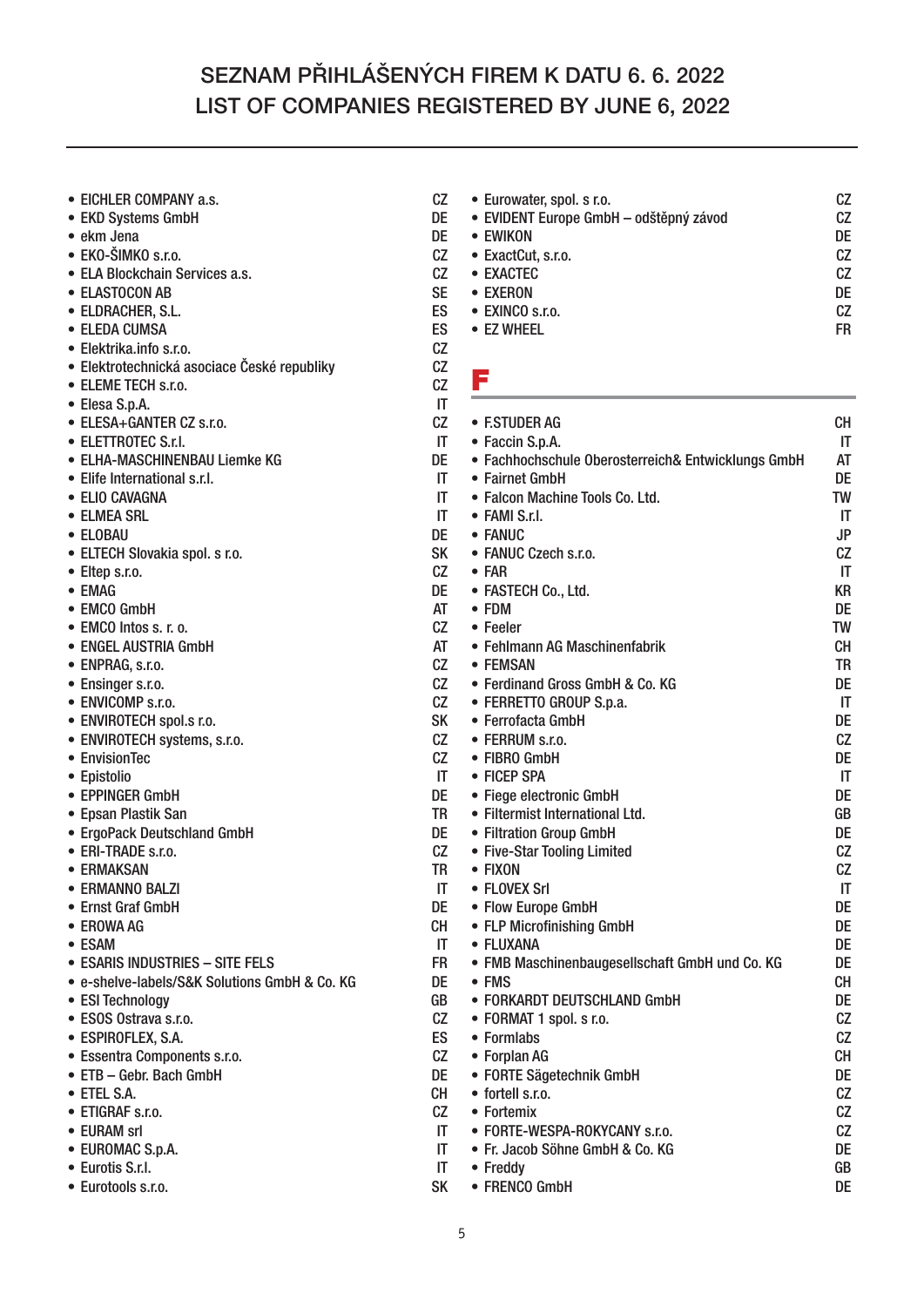- **Freudenberg Sealing Technologies DE**
- **FRIGERA s.r.o. CZ**
- 
- **Fritz Studer AG CH • FRONIUS Česká republika s.r.o. CZ**
- **FUCHS Lubricants PLC**
- **FUCHS Lubritech GmbH DE**
- **FUCHS OIL Corporation (CZ), spol. s r. o. CZ**
- **FUCHS Schmierstoffe GmbH DE**

## **G**

| • GALATEK a.s. |  |
|----------------|--|
|                |  |

- **GALIKA AG, obchodní zastoupení CZ**
- **GAPA MB, s.r.o.**
- **Gasparini S.p.A. IT**
- **GAST US**
- **GATES EUROPE BVBA** BE<br>• GE Additive company because is a series of the BE
- **GE Additive company**
- **GE Intelligent Platforms GmbH DE**
- **Gebr. Heller Maschinenfabrik GmbH DE**
- **Gebr. SAACKE GmbH & Co. KG**
- **Gedis Distribution s.r.o. SK**
- 
- **GEFRAN spa IT • GeKu Automatisierungssysteme GmbH**
- **Georg Render GmbH DE**
- **GF Machining Solutions s.r.o. CZ**
- **Ghiringhelli Rettificatrici S.p.A. IT**
- **Gimatic Czech Republic, s.r.o. CZ**
- GIVERSDON s.r.o. CZ<br>● GKET Ltd IE
- 
- **GKET Ltd IE • GMS velkoobchod s.r.o. CZ**
- **GNT Systems Germany DE**
- **GÖLTENBODT**
- 
- **Gom / Zeiss Company CZ**<br>● GOM a Zeiss Company CCZ **• GOM a Zeiss Company DE**
- **GORMANN RUPP**
- **GOTTHILF WALTER GMBH DE**
- **Graessner GmbH** AT<br>  **GRESSEL AG** CH
- **GRESSEL AG**
- **GRUNIVERPAL SRL IT**
- **GÜDEL a.s. CZ**
- **Gühring s. r. o. CZ**
- **GUMEX, spol. s.r.o. CZ**
- **GURUTZPE TURNING SOLUTION S.L.**
- **Güthle Pressenspannen GmbH DE**
- **GYS FR**

## **H**

- **H.-D. SCHUNK GmbH & Co. Spanntechnik KG DE**
- **HAAS AUTOMATION**

| • HACO Servis                                         | SK        |
|-------------------------------------------------------|-----------|
| • Haeger                                              | IE        |
| • HAEUSLER                                            | <b>CH</b> |
| • Haimer GmbH                                         | DE        |
| • HALTER CNC Automation B.V.                          | NL        |
| • HAMOS GmbH                                          | DE        |
| • HangOn                                              | <b>SE</b> |
| • HANS SCHMIDT                                        | DE        |
| • Hans Schröder Maschinenbau GmbH                     | DE        |
| • Hans Weber Machinenfabrik GmbH                      | CZ        |
| • Hans Weber Maschinenfabrik GmbH                     | DE        |
| • HANYKO Praha s.r.o.                                 | CZ        |
| • Hartmann & König Stromzuführungs AG                 | DE        |
| • Hartmetall-Werkzeugfabrik Paul Horn GmbH            | DE        |
| • Hasco Austria GmbH                                  | AT        |
| • HB-THERM AG                                         | <b>CH</b> |
| • HEB Hydraulik-Elementebau GmbH                      | DE        |
| • Heckert                                             | DE        |
| • HEDELIUS MASCHINENFABRIK GmbH                       | DE        |
| • Hegewald & Peschke Mess - und Prüftechnik GmbH      | DE        |
| • HEIDENHAIN s.r.o.                                   | CZ        |
| • HEIMATEC GmbH<br>• HEINRICH KIPP WERK GmbH & Co. KG | DE<br>DE  |
| • Heinrich Wagner Sinto Maschinenfabrik GmbH          | DE        |
| • HELIOS-PREISSER                                     | DE        |
| • Hembrug Machine Tools                               | NL        |
| • HEMO GmbH                                           | DE        |
| • Henninger GmbH u. Co. KG - Präzisionstechnik        | DE        |
| • HENNLICH s.r.o.                                     | СZ        |
| • Herbert Hoffmann GmbH                               | DE        |
| • Herrblitz modular system s.r.l.                     | IT        |
| • Herrmann Ultrazvuk s.r.o.                           | CZ        |
| • Hestego a.s.                                        | СZ        |
| • Hetech srl                                          | IT        |
| • Hethon Netherlands B.V.                             | NL        |
| • HEULE Werkzeug AG                                   | CН        |
| • Hexagon Manufacturing Intelligence                  | GB        |
| • Hexagon Metrology, s.r.o.                           | CZ        |
| • HEYPAC                                              | GB        |
| • HGH Systemes Infrarouges                            | FR        |
| • HIK Robots                                          | СN        |
| • HIRSCHMANN                                          | DE        |
| • HITACHI                                             | JP        |
| • HITECO                                              | IT        |
| <b>HITZE BT</b>                                       | HU        |
| • HiVision                                            | СZ        |
| • HIWIN s.r.o.                                        | СZ        |
| • HJERNO                                              | DK        |
| • Hoffmann Qualitätswerkzeuge CZ s.r.o.               | СZ        |
| • HOMMEL CS s.r.o.                                    | СZ        |
| • Honsberg                                            | DE        |

- **HOZELOCK TRICOFLEX S.A.S. FR**
- **HrTech s.r.o. SK**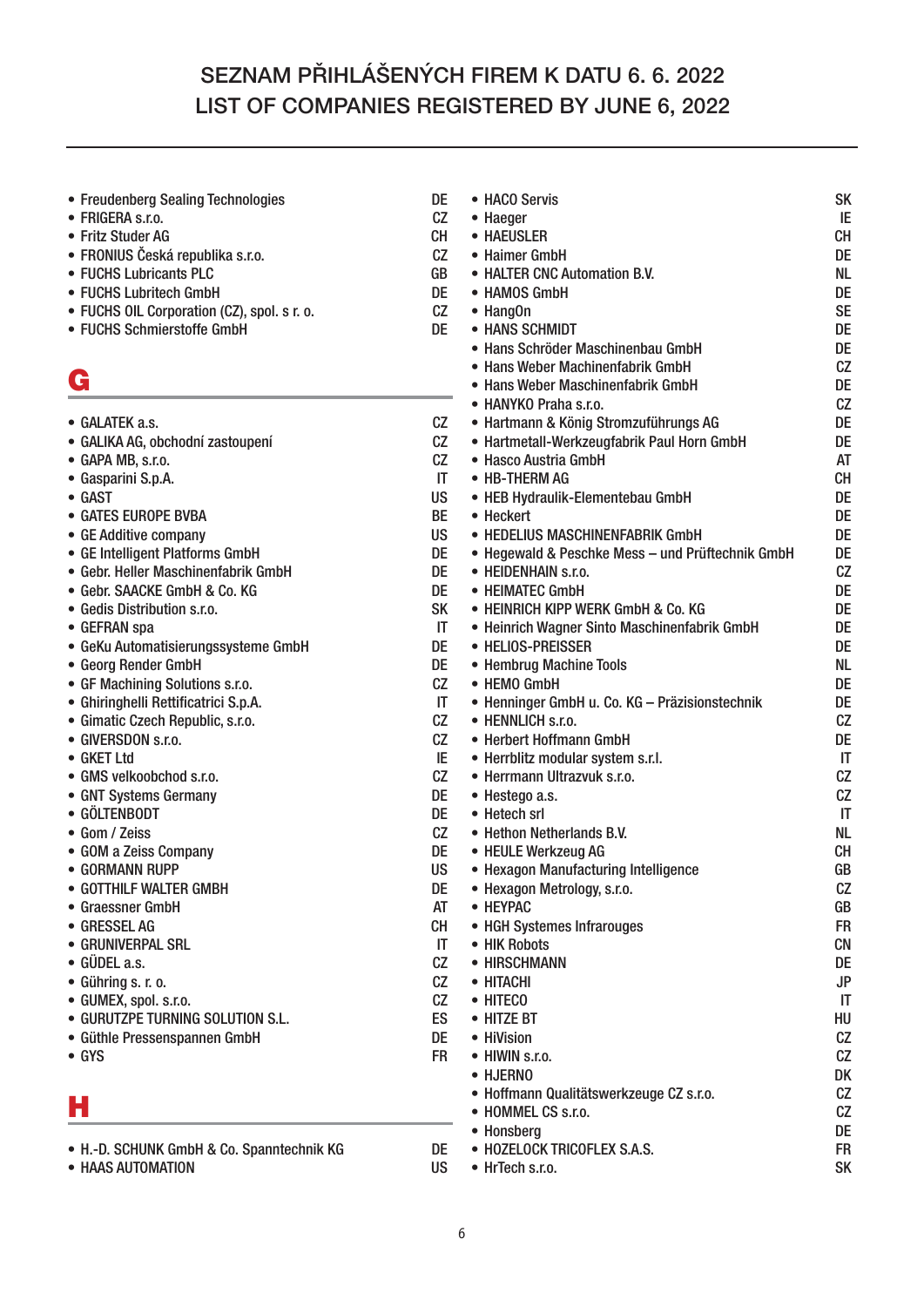- **HSG LASER CO., LTD CN**
- **HTS Vacuum Furnaces Contacts IT**
- **HUCK US**
- **HUKOS s.r.o. CZ**
- **HUNTSMAN GmbH DE**
- **HURCO Werkzeugmaschinen GmbH DE**
- **Huron Graffenstaden S.A.S. FR**
- **HYDRAULICS s.r.o. CZ**
- 
- **HYDRO-GEAR US • Hylatechnik Chrubasik GmbH**

## **CH**

| • CHARVÁT Group s.r.o.       | CZ |
|------------------------------|----|
| • Chieftek Precision co. LTD | TW |
| • CHIRON Czech s.r.o.        | CZ |
|                              |    |

- 
- **CHIRON GROUP SE DE** • Chung Wei Machinery Co. Ltd.

## **I**

| $\bullet$ I.K.V., s.r.o. |  |
|--------------------------|--|
|--------------------------|--|

- 
- **I.M.S.A. s.r.l. IT • IBS Scherer GmbH**
- **ICOSA s.r.o. SK**
- 
- **IDEAL-Trade Service, spol. CZ • IEMCA A BUCCI AUTOMATIONS SPA DIVISION IT**
- igm Robotersysteme AG
- 
- **IHI Ionbond AG CZ • IMANPACK PACKAGING & ECO SOLUTIONS SPA IT**
- **IMCD Czech Republic s.r.o. CZ**
- **IMECO TH s.r.o.**
- **IMET s.p.a. IT**
- **iMilani S.r.l. IT**
- **IMP KONTAKT, spol. s r.o. SK**
- **IMT Technologies & Solutions s.r.o. CZ**
- **INCOE International Europe Zweigniederlassung der INCOE International, Inc. DE**
- **INDEX-Werke GmbH & Co. KG Hahn & Tessky DE**
- 
- **Indsatsen ApS DK • Inductotherm Europe Ltd. GB**
- 
- **infocube s. r. o. CZ • Ing. Peter Benko – INECS**
- **Ing. Tomáš Valenta CZ**
- **Innovalia ES**
- **INNOVATEST**
- **Inovec Technology s.r.o. CZ**
- **Insertec Italia S.r.l. IT**
- **INSIZE Czech s.r.o. CZ**
- **Instron GmbH**
- **Instron LtD GB**
- **Intamsys CZ • Intercom S.r.l. IT • Interroll CZ, s.r.o. CZ** • IntervalZero **• Invotec Solutions Ltd GB • Ionbond Czechia, s. r .o. CZ • Ipsen DE • IRON S.r.l. IT • ISCAR ČR s.r.o. CZ** • ITAX PRECISION s.r.o.<br>• ITC **• ITC ES • ITFutuRe s.r.o. CZ • iTS GmbH DE • ITW Test and Measurement Italia S.r.l Instron CEAST division IT** • IVG Colbachini spa **IT • IWIS Antriebssysteme GmbH + Co. KG DE**
- 
- **J**

| • Jäckle & Ess System GmbH                    | DE |
|-----------------------------------------------|----|
| • JACOB-SYSTEMS s.r.o.                        | CZ |
| • JÄGER Umwelt – Technik                      | DE |
| • Jakob LÖWER GmbH                            | DE |
| • JAN SVOBODA s.r.o.                          | CZ |
| • Japan Steel Works, Ltd.                     | JP |
| • JC-METAL s.r.o.                             | CZ |
| • JELÍNEK-TRADING spol. s r.o.                | CZ |
| · Jihočeská univerzita v ČB, FROV, ÚKS        | CZ |
| · Jihočeská univerzita v Českých Budějovicích | CZ |
| · Jinan Bodor CNC Machine Co., Ltd.           | СN |
| • JIRKA a spol., s.r.o.                       | CZ |
| • Johs. Boss GmbH & Co. KG                    | DE |
| • Jokisch GmbH                                | DE |
| $\bullet$ JRT                                 | KR |
| • JSC , Grodno Azot'                          | BY |
| • JSW Machines s.r.o.                         | CZ |
| • JVB Engineering s.r.o.                      | CZ |
| • Jyoti CNC Automation Pvt. Ltd.              | IN |

## **K**

| • K&K MASCHINENBAU s.r.o.                   | СZ             |
|---------------------------------------------|----------------|
| • KABELSCHLEPP-SYSTEMTECHNIK, spol. s r. o. | SK             |
| • KÄFER Messuhrenfabrik GmbH                | DE             |
| • KALTENBACH, s.r.o.                        | C <sub>Z</sub> |
| • KAMITEKA CZ s.r.o.                        | CZ             |
| • Karl Bruckner GmbH                        | DE             |
| • Karnasch Professional Tools GmbH          | DE             |
| • KASTO Maschinenbau GmbH+Co.KG             | DE             |
| • Kasys s.r.o.                              | CZ             |
| • KAVON CZ s.r.o.                           | СZ             |
|                                             |                |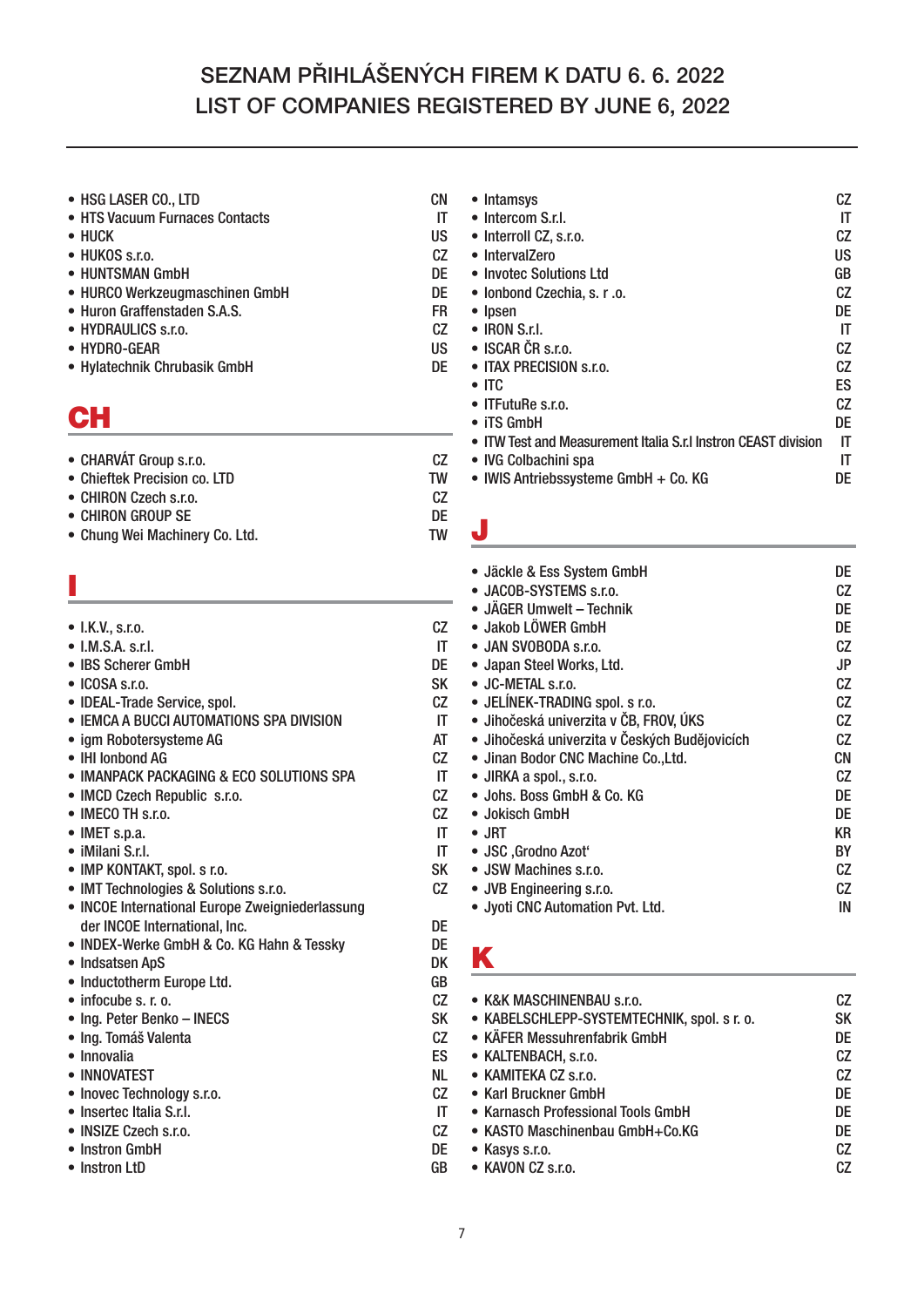- **Keller & Kalmbach GmbH DE**
- **KelmMoyles DE**
- **KEM Küppers Elektromechanik DE**
- **KENFILT SL ES**
- **KEP Europe GmbH KR**
- **KHS Trade s.r.o. CZ**
- **KIMESSA AG CH**
- **KINEX Measuring s.r.o. CZ**
- **KINGSLAND GB**
- **KIPP CZ s.r.o. CZ**
- **KITAGAWA EUROPE GMBH DE**
- **Klein Maschinenbau GmbH u. Co. KG DE**
- **Klüber Lubrication CZ, s.r.o. CZ**
- **Kluthe CR, s.r.o. CZ**
- **KM CNC s.r.o. CZ**
- **KNARR Vertriebs GmbH DE**
- **Knipex DE**
- **KOCH-TECHNIK DE**
- **KOLLMORGEN GmbH DE**
- **KÖMMERLING DE**
- **KONEKO marketing, spol. s r. o. CZ**
- **KONTURA TOOLS s.r.o. CZ**
- **KORDT GmbH DE**
- **Korinex s.r.o. CZ**
- **Kovo Staněk, s.r.o. CZ**
- **KPL Trading s.r.o. CZ**
- **Kraintek Czech, s.r.o. CZ**
- **KRAUSSMAFFEI DE**
- **Kreon Technologies FR**
- **KSK Precise Motion, a. s. CZ**
- **KSQ spol. s r.o. CZ**
- **KTI CZ**
- **KUBOUŠEK s.r.o. CZ**
- **KUKA AG DE**
- **KUKA CEE GmbH, odštěpný závod CZ**
- **KUKAMET PNEUMATIC CLAMPING SOLUTIONS TR**
- **KW-Abrichttec GmbH DE**

## **L**

- **LABIMEX CZ s.r.o. CZ**
- 
- **LAC s.r.o. CZ** • Lamplast s.a.s.
- **Lanner Anlagenbau GmbH DE**
- 
- **LASCAM systems s.r.o. CZ • LASCO Umformtechnik GmbH**
- 
- **Lasertex PL • LEADER press, s.r.o. SK**
- 
- **Leadspicker s.r.o. CZ • LEHREN – UND MESSGERÄTEWERK SCHMALKALDEN GmbH**
- **Leica Microsystems CZ**

| • Leister                                        | CН        |
|--------------------------------------------------|-----------|
| • Leistritz AG                                   | DE        |
| • LEISTRITZ PRODUKTIONSTECHNIK GmbH              | DE        |
| • LIAD Weighing and Control Systems Ltd          | IL        |
| • LIEBISCH GmbH                                  | DE        |
| • Limitronic, S.L.                               | ES        |
| • LINAK C&S s.r.o.                               | CZ        |
| • Linde Gas a.s.                                 | CZ        |
| • Linde Material Handling Česká republika s.r.o. | <b>CZ</b> |
| • LIPLASTEC s.r.o.                               | CZ        |
| · Liptovské Strojárne plus a.s.                  | SK        |
| • LISSMAC Maschinenbau GmbH                      | DE        |
| • Litz Hitech Corp.                              | <b>TW</b> |
| • LK Metrology Ltd.                              | GB        |
| • LogTech, s.r.o.                                | CZ        |
| • Loch Präzisionsbohrtechnik GmbH                | DE        |
| • Lorandi Silos                                  | ΙT        |
| • LOTTE ADVANCED MATERIALS Co., LTD.             | KR        |
| • LOTTE CHEMICAL CORPORATION                     | KR        |
| · LPW prodejní,s.r.o.                            | CZ        |
| • LUCA Logistic Solutions Sp. z o. o.            | PI        |
| • Ludačka Machine Tools s.r.o.                   | CZ        |
| • Lüdecke Armaturen GmbH                         | DE        |
| • LUGER GmbH                                     | AT        |

**• Lumturi s.r.o. SK**

#### **M**

| $\bullet$ M&V, spol. s r.o.                  | СZ |
|----------------------------------------------|----|
| • MA.TE SRL                                  | ΙT |
| • MAE stepper motors - AMETEK Inc.           | US |
| • MAG Centrum, s.r.o.                        | CZ |
| • MAGNETEK Ltd.                              | US |
| • Magnom Corporation Ltd.                    | GB |
| • Maguire Europe                             | GB |
| • Mahr, spol. s r.o.                         | CZ |
| • Manuthiers                                 | FR |
| • ManWinWin Software                         | РT |
| Magfort s.r.o.                               | CZ |
| • MARIO FERRI                                | IT |
| • MARKEM-IMAJE S.A.S.                        | FR |
| • Markforged                                 | CZ |
| • MARPOSS s.r.o.                             | CZ |
| • Maschinenfabrik Berthold Hermle AG         | CZ |
| • Maschinenfabrik Gustav Eirich GmbH & Co KG | DE |
| · MASTERFLEX Česko s.r.o.                    | CZ |
| • Materialise NV                             | ВE |
| $\bullet$ MATRIX                             | ΙT |
| • Matrix Machine Tool (Coventry) Ltd.        | GB |
| • MATSUURA MACHINERY CORPORATION             | JP |
| • Maxion                                     | DE |
| $\bullet$ Mazzon                             | ΙT |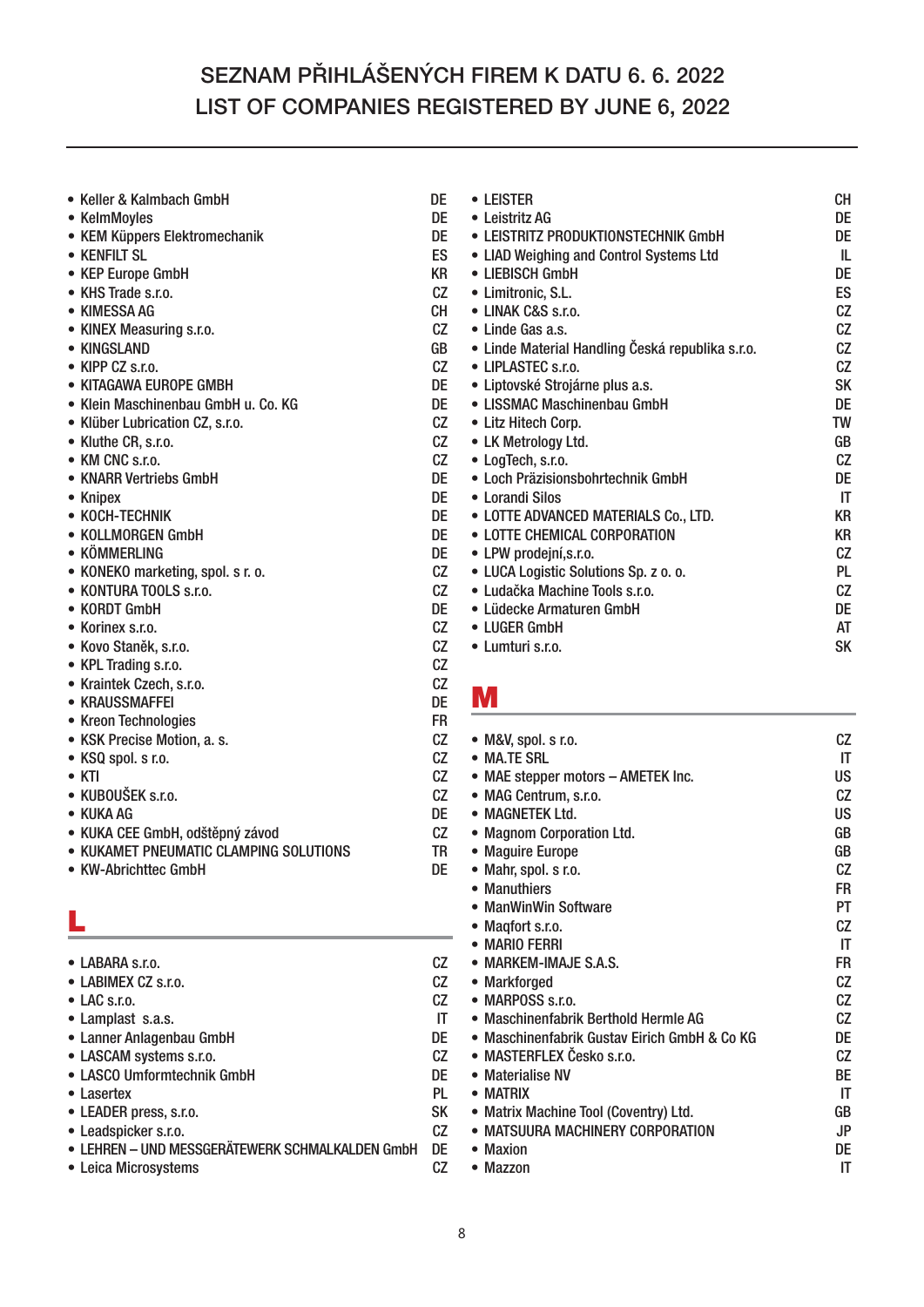- **MB Inox DE**
- **MBH Analytical GB**
- **MCAE Systems, s.r.o. CZ**
- MCPP Poland S.z.o.o.
- **MDC Max Daetwyler AG CH**
- **MDL s.r.o. CZ**
- **MEBA Metall-Bandsägemaschinen GmbH DE**
- 
- **MecVel s.r.l. IT • Media CZ s.r.o. CZ**
- 
- **MEDIA/ST s.r.o. SK • Megmeet Germany GmbH**
- **MEISTER Abraisves AG CH**
- **Meltio CZ**
- **Menegon Sp. z.o.o PL**
- **MEPAC CZ, s.r.o.**
- **Mérlett Tecnoplastic IT**
- **Merxu s.r.o. CZ**
- 
- **Měřicí technika Morava s. r. o. CZ** • Messer Cutting Systems Slovensko, s.r.o.
- **Messer Technogas s.r.o. CZ**
- 
- **MESUTRONIC**<br> **Metal Service Centre IMC Slovakia. s.r.o. DE** • Metal Service Centre - IMC Slovakia, s.r.o.
- **METALROTA s.r.l. IT**
- **METRIOS IT**
- **Metrologic Group SAS FR**
- **Metrology s.r.o. CZ**
- METRONOR NO
- 
- **METROTEST s.r.o. CZ •** Meusburger Georg GmbH & Co KG<br>• MG S.p.A. IT
- MG S.p.A.
- **Micro-Epsilon Czech Republic, spol. s.r.o. CZ**
- Micromeritics
- **MICROPLAN IT**
- MICROTEST AG
- **Microtools Srl IT**
- Migatronic A/S DK
- **Migatronic CZ a.s. CZ**
- **Michal Krčál, MSK NÁSTROJE CZ**
- **Mikalor Group ES**
- 
- **Mikron SA CH** • Mikron Switzerland AG, Agno , Division Machining
- **Mikron Tool SA CH**
- 
- **Mikronex s.r.o. CZ •** MILLUTENSIL S.R.L.<br>• Milwaukee US
- Milwaukee
- **mimatic GmbH DE**
- Mindman
- **MiniFactory CZ**
- **Misan s.r.o. CZ**
- **Mistr Cam s.r.o. CZ**
- **Mitutoyo Corporation JP**
- Mitutovo Česko s.r.o.
- **Mitutoyo Europe GmbH DE**

| • MK Tools Service GmbH                | DE |
|----------------------------------------|----|
| • MM publishing s.r.o.                 | CZ |
| $\bullet$ mmgrind.cz s.r.o.            | CZ |
| • Moorfield Nanotechnology             | GB |
| · Moravskoslezský kraj                 | CZ |
| • MOTAN-Colortronic GmbH               | DE |
| • MOVOMECH                             | SE |
| • MRM Machinery s.r.o.                 | CZ |
| • MS Ultraschall Technologie GmbH      | DE |
| • MTE – Machine Tool Engineering, S.A. | ES |
| • MTF-TECHNIK                          | DE |
| • Mueller OPLADEN                      | DE |

## **N**

| • Nabtesco Precision Europe GmbH                    | JP        |
|-----------------------------------------------------|-----------|
| • NADFIIA                                           | DE        |
| • Nakamura-Tome Precision Industry Co., Ltd.        | JP        |
| • Nanotech Industrial Solutions                     | US        |
| • NANOTECH-EUROPE s.r.o.                            | CZ        |
| • National R & D Institute for Welding and Material |           |
| Testing - ISIM Timisoara                            | R0        |
| • NEIDLEIN-SPANNZEUGE GmbH                          | DE        |
| • NERAK GmbH Fördertechnik                          | DE        |
| $\bullet$ NESKAN s.r.o.                             | CZ        |
| • NETSTAL Maschinen AG                              | CН        |
| • NEU - DELTA NEU                                   | FR        |
| $\bullet$ NEU-JKF Sp. z $0.0$                       | PL        |
| • NEU-JKF Sp. z o.o.                                | PL        |
| • new HESTA blow moulding solutions                 | DE        |
| • Newstark ESSEMEC s.r.l.                           | IT        |
| • NEXNET, a.s.                                      | <b>CZ</b> |
| • NGplast sp. z o.o.                                | PL        |
| · NIKKEN Kosakusho Europe Ltd.                      | GB        |
| • NIKON METROLOGY                                   | ВE        |
| • Nitty-Gritty Srl                                  | IT        |
| $\bullet$ NORDA S.r.I.                              | IT        |
| • North Star Imaging Europe                         | GB        |
| • Novotec                                           | NL        |
| · Novotný-Chlazení, s.r.o.                          | СZ        |
| • Novotransz kft.                                   | HU        |
| • Nukon Lazer Makina Metal San.ve Tic. A.S.         | TR        |
| • Numalliance                                       | FR        |
| · NUMAZON, s.r.o.                                   | CZ        |
| • NUREL, s.a.                                       | ES        |
|                                                     |           |

## **O**

**• OBECO s.r.o. SK • ODLUČOVAČE s.r.o. • Oerlikon HRSflow IT**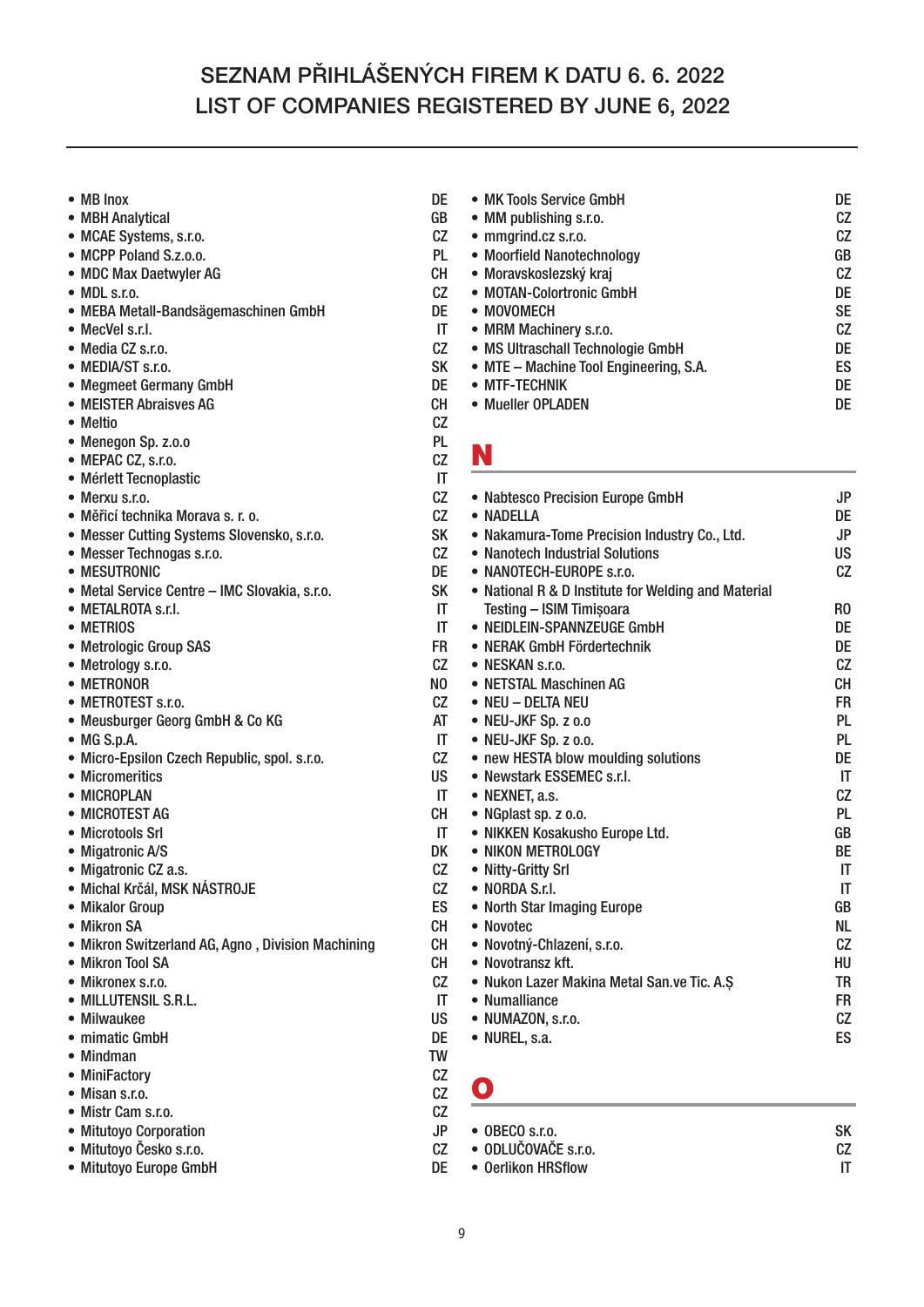| $\bullet$ OGP                                              | <b>US</b>              | • Plantech-CST                           | IT                     |
|------------------------------------------------------------|------------------------|------------------------------------------|------------------------|
| • OGP Messtechnik GmbH                                     | DE                     | • Plasmac                                | $\mathsf{I}\mathsf{T}$ |
| • Okamoto                                                  | <b>JP</b>              | • Plastcom spol. s r.o.                  | <b>SK</b>              |
| $\bullet$ OKI                                              | <b>JP</b>              | • PNEUMAX Automation s.r.o.              | CZ                     |
| • Okuma                                                    | <b>JP</b>              | • Pneumax S.p.A.                         | $\mathsf{I}\mathsf{T}$ |
| • Olympus Innov-X                                          | <b>US</b>              | • Poliblend s.p.a.                       | $\mathsf{I}\mathsf{T}$ |
| • OMAX                                                     | <b>US</b>              | • POLO-Filter Technik GmbH               | DE                     |
| • OMCR SRL                                                 | IT                     | • Polyram Ram-On Industries              | IL                     |
| • ONA ELECTROEROSIÓN, s.a.                                 | ES                     | · Pöppelmann GmbH & Co. KG               | DE                     |
| • ONA electroerosion SA                                    | ES                     | • POPxAvdel                              | <b>US</b>              |
| • ONDRÁŠEK INK-JET SYSTEM spol. s r.o.                     | CZ                     | • Postprocess                            | CZ                     |
| • ONI Temperiertechnik Rhytemper GmbH                      | DE                     | • PPMiU Plasmet sp. z o.o.               | PL                     |
| • ONI-Wärmetrafo GmbH                                      | DE                     | • Pragolab s.r.o.                        | CZ                     |
| • OPEN MIND Technologies                                   | DE                     | • PRAMARK s.r.o.                         | CZ                     |
| • ORYCON EU, a.s.                                          | CZ                     | • Precitrame Machines SA                 | <b>CH</b>              |
| • OSAKA Solutions, SL                                      | ES                     | • PRESI                                  | <b>FR</b>              |
| • OSG Europe Logistics S.A.                                | <b>BE</b>              | • PRESSENTECHNIK s.r.o.                  | CZ                     |
| • OTEC Präzisionsfinish GmbH                               | DE                     | • PRESSHYDRAULIKA, s.r.o.                | CZ                     |
| • OTECO CZ                                                 | CZ                     | • PREVAC                                 | <b>PL</b>              |
| · Otto Ganter GmbH & Co. KG                                | DE                     | • PRIMA BILAVČÍK, s.r.o.                 | CZ                     |
| • Ovako AB                                                 | <b>SE</b>              | · PRIMA POWER CENTRAL EUROPE SP. Z O.O., |                        |
|                                                            |                        | organizační složka                       | CZ                     |
|                                                            |                        | • Primatec                               | DE                     |
| P                                                          |                        | • Primero                                | TW                     |
|                                                            |                        | • Procom Control Fluid Srl.              | $\mathsf{I}\mathsf{T}$ |
| $\bullet$ P.E.I. Srl                                       | IT                     | • Prodecologia                           | <b>UA</b>              |
| · Packung s.r.o.                                           | CZ                     | • PROFI-WELD s.r.o.                      | <b>SK</b>              |
| • Palmary Co. Ltd.                                         | TW                     | • progeCAD                               | $\mathsf{I}\mathsf{T}$ |
| • Palstat s.r.o.                                           | CZ                     | • Progressive Components (Europe) Ltd    | GB                     |
| • PAMA SPA                                                 | IT                     | • PROKA CZ s.r.o.                        | CZ                     |
| • Panasonic Electric Works Europe AG, organizační složka   | CZ                     | • PROMA                                  | CZ                     |
| • Panasonic Industry                                       | CZ                     | • PROMINENT, spol. s r.o.                | CZ                     |
| • Pantek (CS) s.r.o.                                       | CZ                     | • Promitec GmbH                          | DE                     |
| • Pedrotti normalizzati SpA                                | IT                     | • PRONOMIC                               | <b>SE</b>              |
| • PEE-WEE Kaltzwalz - und Rohrbearbeitungsmachinen GmbH DE |                        | • protechnik consulting s.r.o.           | CZ                     |
| · PEGAS-GONDA s.r.o.                                       | CZ                     | • protechnik systems s.r.o.              | CZ                     |
| • Peiseler GmbH & Co.KG                                    | <b>DE</b>              | • PROWELD STUD WELDING s.r.o.            | CZ                     |
| • Pelletron Europe GmbH                                    | DE                     | • Prusa Research by Josef Prusa          | CZ                     |
| • Penn Engineering                                         | IE                     | · První hanácká BOW, spol. s r.o.        | CZ                     |
| • PENTA                                                    | $\mathsf{I}\mathsf{T}$ | • PTM Mechatronics GmbH                  | DE                     |
| · PENTA TRADING, spol. s r.o.                              | CZ                     | • PTV, spol.s r.o.                       | CZ                     |
| • Peter Prinzing GmbH                                      | DE                     | • PushCorp                               | <b>US</b>              |
| · Pfeiffer Vacuum Austria GmbH                             | AT                     |                                          |                        |
| • Pferd                                                    | DE                     |                                          |                        |
| • Pfingstner s.r.o.                                        | CZ                     | Q                                        |                        |
| • PhoenixTM Ltd.                                           | GB                     |                                          |                        |
| • Phytron GmbH                                             | DE                     | • Q-LAB Ltd.                             | <b>US</b>              |
| • PIEFFE SRL                                               | IT                     |                                          |                        |
| · PILANA Karbid s.r.o.                                     | CZ                     |                                          |                        |
| · PILOUS-pásové pily, spol. s r.o.                         | CZ                     | R                                        |                        |
| • PIOVAN                                                   | IT                     |                                          |                        |
| • Piovan Central Europe GmbH                               | AT                     | • R+W Antriebselemente                   | DE                     |

**• Planetroll GmbH & Co.KG DE**

**• RAASM S.p.a. IT**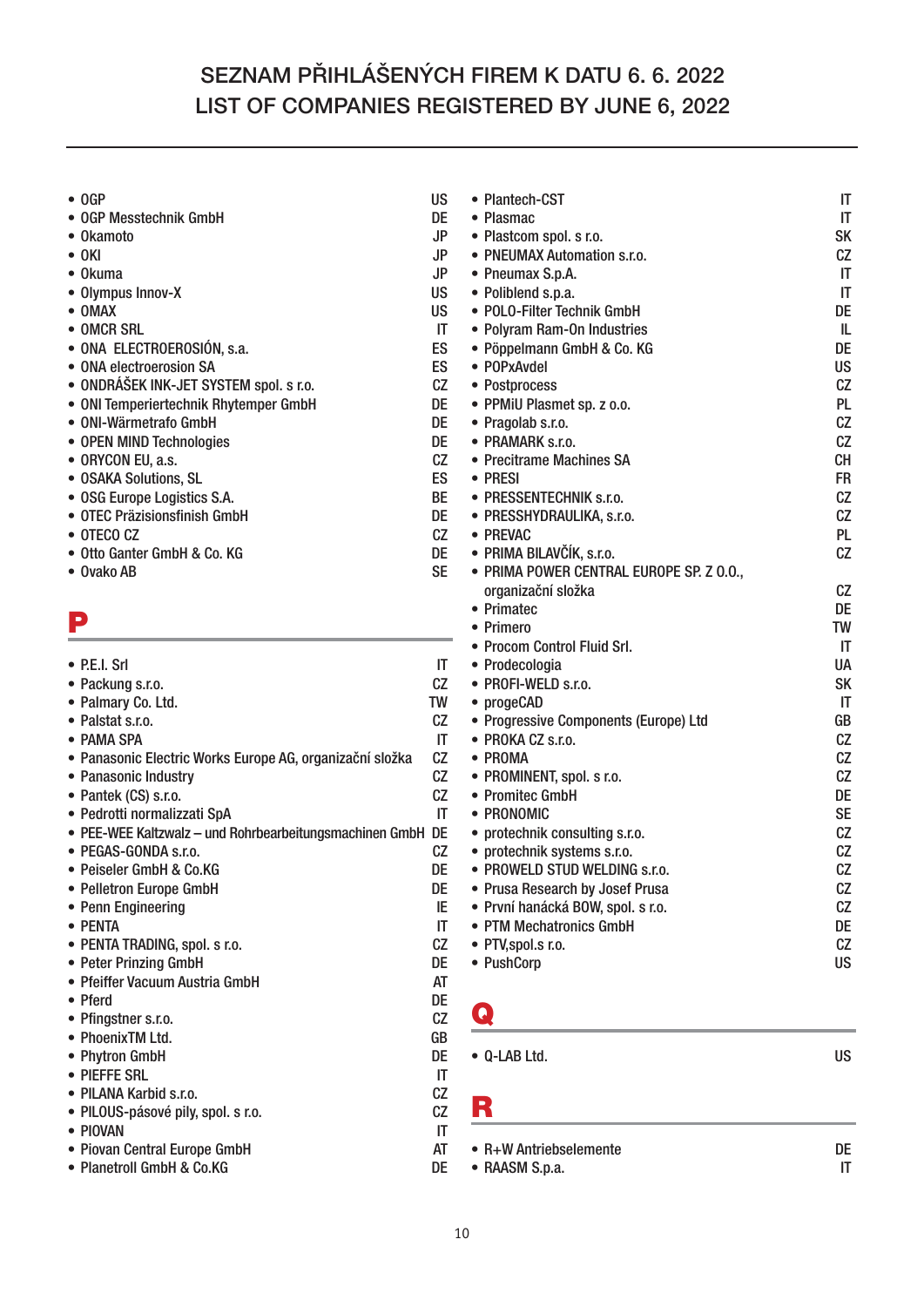| • RABOURDIN GROUPE                             | FR.                    | • SCADA Servis s.r.o.                                 | CZ        |
|------------------------------------------------|------------------------|-------------------------------------------------------|-----------|
| • Racelogic Itd                                | GB                     | • SEC Co., Ltd.                                       | <b>KR</b> |
| • RAMBALDI+Co ITA s.r.l.                       | IT                     | • SECOH                                               | <b>CN</b> |
| • RAPID                                        | <b>SE</b>              | • SECURFLEX                                           | CZ        |
| $\bullet$ RATAJ a.s.                           | CZ                     | • Selos                                               | <b>SK</b> |
| • RAVEO s.r.o.                                 | CZ                     | • SELOS Magnetics, s.r.o.                             | CZ        |
| • RAYNET s.r.o.                                | CZ                     | • SELS s.r.o.                                         | CZ        |
| • REALISTIC, a.s.                              | CZ                     | • Selter                                              | ES        |
| • REGAZ s.r.o.                                 | CZ                     | • SENFENG                                             | <b>CN</b> |
| • REGLOPLAS                                    | <b>CH</b>              | • SENTECH Instruments                                 | DE        |
| • Reiden Technik AG                            | <b>CH</b>              | • SEPRO                                               | <b>FR</b> |
| • REISHAUER AG                                 | <b>CH</b>              | • SERVISTEK s.r.o.                                    | CZ        |
| • REKUMAT Wärmeprozesstechnik ČR, spol. s r.o. | CZ                     | • SESOTEC                                             | DE        |
| • Renishaw s.r.o.                              | CZ                     | • SGL CARBON                                          | DE        |
| • RETOS VARNSDORF s.r.o.                       | CZ                     | • Shenzhen Chainway Information Technology Co., Ltd.  | <b>CN</b> |
| • REXIM spol. s r.o,                           | CZ                     | • SHIMADA MACHINERY CO., LTD.                         | <b>JP</b> |
| · RICO - Tomás Castro Silva, Lda.              | PT                     | • Shimadzu                                            | <b>JP</b> |
| • RIDEL SAS                                    | <b>FR</b>              | • SHIMADZU Handels GmbH                               | CZ        |
| • Riegger Diamantwerkzeuge GmbH                | DE                     | • Shini Europe                                        | PL        |
| • RIGAKU Raman                                 | <b>US</b>              | • Shining                                             | CZ        |
| • Rihs Maschinenbau AG                         | CH                     | • Shinkong Synthetic Fibers Corporation               | <b>TW</b> |
| • RIMATEC s.r.o.                               | CZ                     | • SHW Werkzeugmaschinen                               | DE        |
| • RINGFEDER Power Transmission                 | DE                     | • Schäfer-Sudex, s.r.o.                               | CZ        |
| • RIPRON, s.r.o.                               | CZ                     | • Scharmann                                           | DE        |
| • ROBBI GROUP S.R.L.                           | $\mathsf{I}\mathsf{T}$ | • Schaudt Mikrosa GmbH                                | DE        |
| • ROBOTECH Slovakia s.r.o.                     | <b>SK</b>              | • Schauenburg Ruhrkunststoff GmbH                     | DE        |
| • ROCTOOL                                      | <b>FR</b>              | • Schleifscheibenfabrik Alfons Schmeier GmbH & Co. KG | DE        |
| • ROLLERI S.p.A                                | IT                     | • SCHMALZ GmbH                                        | DE        |
| • Rösler Oberflächentechnik GmbH               | DE                     | • SCHNEEBERGER GmbH                                   | DE        |
| • ROSSI                                        | IT                     | • Schneeberger J. Maschinen AG                        | <b>CH</b> |
| • Rotor Clip s.r.o.                            | CZ                     | • Schnelldorfer Maschinenbau GmbH                     | DE        |
| • ROUNDO                                       | IT                     | • Schuler Pressen GmbH                                | DE        |
| • RPS Metrology S.r.l.                         | IT                     | • Schuler Slovakia Services, s.r.o.                   | <b>SK</b> |
| • RTC TEC Baglanti Elemanlari A.S.             | TR                     | • SCHUNK                                              | DE        |
| • RTP Imagineering Plastics                    | <b>US</b>              | • SCHUNK Electronic Solutions GmbH                    | DE        |
| · RUD Ketten Rieger & Dietz GmbH u. Co. KG     | DE                     | • SCHUNK GmbH & Co. KG                                | DE        |
| $\bullet$ RUKO                                 | <b>DE</b>              | • SCHUNK Intec Inc.                                   | <b>US</b> |
| • RUNIA/S                                      | DK                     | • SCHUNK Intec s.r.o.                                 | CZ        |
| • RWT, s.r.o.                                  | CZ                     | • SCHUPP AG (SF-Filter)                               | <b>CH</b> |
|                                                |                        | • Schuster Maschinenbau GmbH                          | DE        |
|                                                |                        | • Schwäbische Werkzeugmaschinen GmbH                  | DE        |
| S                                              |                        | • Schwer + Kopka GmbH                                 | DE        |
|                                                |                        | • SIDAT, spol. s s.r.o.                               | CZ        |
| $\bullet$ S.P.D. S.p.A.                        | IT                     | • SIEMENS AG                                          | CZ        |
| • SA Trade s.r.o.                              | CZ                     | • SIMAF CZ s.r.o.                                     | CZ        |
| • Salvagnini Italia S.p.A.                     | $\mathsf{I}\mathsf{T}$ | • Simtek Präzisionswerkzeuge GmbH                     | DE        |
| • SAMAG Saalfelder Werkzeugmaschinen GmbH      | DE                     | • SimulPlast, s.r.o.                                  | CZ        |

- **Sames FR**
- **SANGIACOMO presse S.r.l. IT**
- **SANtec Automation DE**
- 
- **Sariv-Němčík s.r.o. CZ • SARTORIUS Werkzeuge GmbH & Co.KG DE**
- SAU S.p.A.

11

• Smalley

**• SINDBY DK • SIP CH • SK Technik, spol. s r.o. CZ • Slovenská agentúra pre rozvoj investícií a obchodu SK • SLT components spol. s r. o. CZ**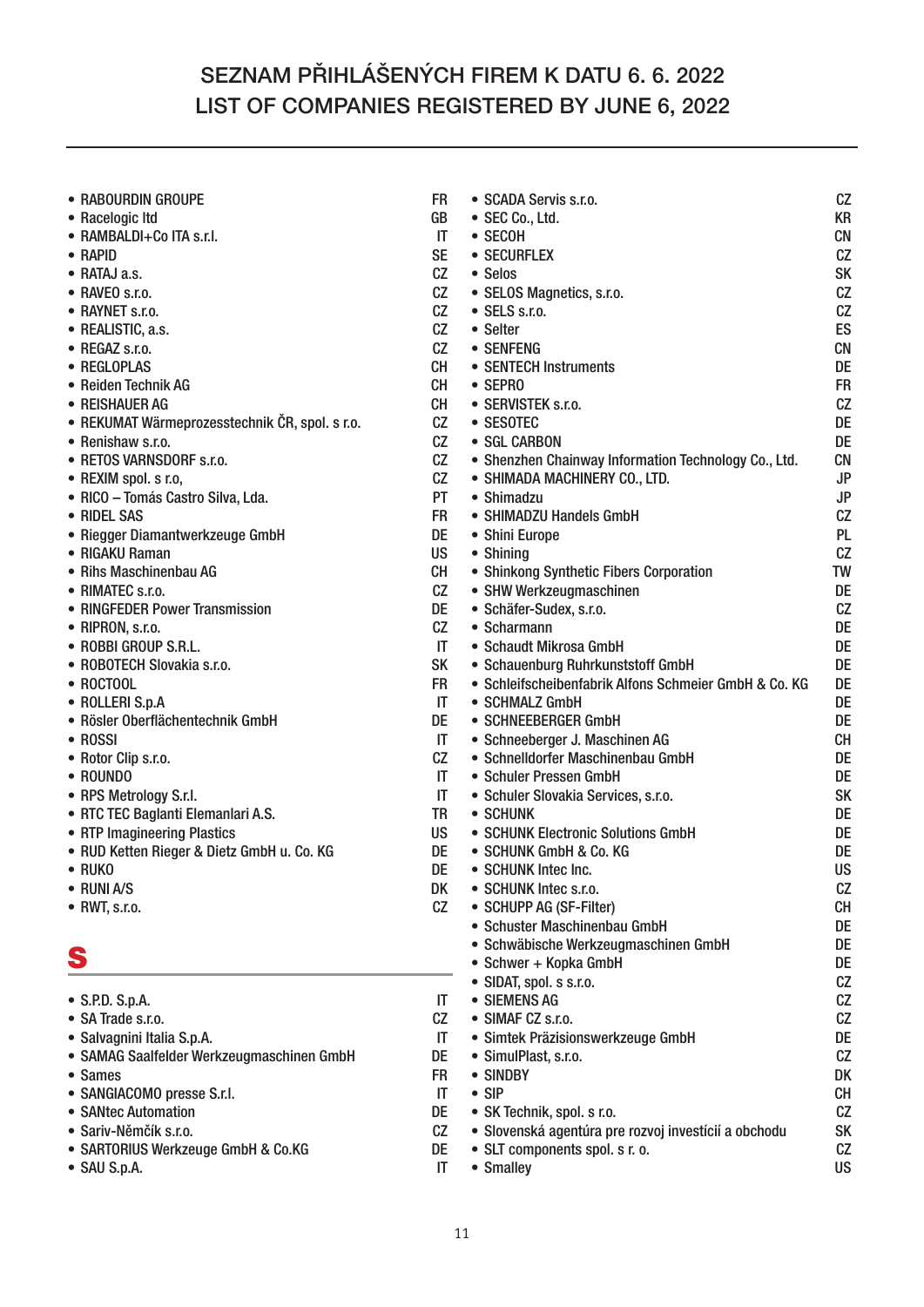- Smalley Europe US<br>• SMW Autoblok s.r.o. CZ
- 
- **SMW Autoblok s.r.o. CZ • SOLAR DIAMOND TOOLS (INDIA) PVT LIMITED IN**
- SoliCAD, s.r.o.
- **SolidVision, s.r.o. CZ**
- **SOLUTIONIX KR**
- **Specac GB**
- 
- **Special Springs s.r.l. IT • SPECTRO Analytical Instruments DE**
- **SPECTRO CS,s.r.o. CZ**
- Spectro Scientific<br>• SPECTRUMA Analytik **DE**
- **SPECTRUMA Analytik**
- **Spezialwerkzeuge GmbH DE**
- **SPREITZER GmbH DE**
- 
- SprutCAM RU<br>**•** Sp-Tech. s.r.o. **CZ • Sp-Tech, s.r.o.**
- **SSZ DE**
- 
- **ST COM s.r.o. CZ • STAHL CraneSystems GmbH**
- **STANDARD INDUSTRIE INTERNATIONAL SA FR**
- 
- STAR AG CH<br>● STAR Czech s.r.o. CZ **• STAR Czech s.r.o. CZ**
- **Star Micronics AG**
- **Starrag CH**
- **Stäubli Systems, s.r.o. CZ**
- **Stauff DE**
- Steelfluid **IT**
- **STEINEL NORMALIEN DE**
- 
- **STEM d.o.o.**<br>• STEM Slovakia s.r.o. SK **• STEM Slovakia s.r.o. SK**
- **Stema-tech s.r.o. CZ**
- 
- **STIEBER DE**<br>• Stránský a Petržík, pneumatické válce, spol. s r.o. dec CZ **• Stránský a Petržík, pneumatické válce, spol. s r.o. CZ**
- **Stratasys**
- **Stroje JMK s.r.o. CZ**
- 
- **STROJIMPORT, a.s.** CZ<br>• STROJÍRNY OLŠOVEC s.r.o. CZ **• STROJÍRNY OLŠOVEC s.r.o.**
- **Strojnícka fakulta Technickej univerzity v Košiciach SK**
- **STROMAC, s.r.o. CZ**
- 
- STROMAG DE<br>• STRONG HAND EUROPE s.r.o. **DE • STRONG HAND EUROPE s.r.o. CZ**
- **STS Coupling GmbH**
- STYLE CNC Machines BV<br>• SUCO DE
- **SUCO DE**
- **Sumitomo (SHI) Demag Plastics Machinery Česko spol. s r.o. CZ**
- SUMITOMO ELECTRIC<br>• SUMMA spol.s.r.o<br>CZ
- **SUMMA spol.s.r.o CZ**
- **Sun Hydraulics US**
- 
- **SUNNEN s.r.o. CZ • Supfina Grieshaber GmbH & Co. KG DE**
- **SURFACE QUALITY INSTITUTE**
- **SURFIN Technology s.r.o. CZ**

**• Svaz průmyslu a dopravy České republiky CZ • Svaz strojírenské technologie, zájmové sdružení CZ • Svět plastů – mach agency s.r.o. CZ • SwissChuck AG** • Swisslog SE **• SYLVAC SA CH** • Syncro **IT • Synventive Molding Solutions s.r.o. CZ**

#### **T**

| • T&S Messtechnik                               | DE             |
|-------------------------------------------------|----------------|
| • TAIHO                                         | СN             |
| • TAIMA spol. s r.o.                            | CZ             |
| · Taiwan External Trade Development Council     | <b>TW</b>      |
| • TAJMAC-ZPS, a.s.                              | CZ             |
| • Tanno Engineering s.r.o.                      | CZ             |
| • Taro Plast s.p.a.                             | ΙT             |
| • TAT – POHONOVÁ TECHNIKA s.r.o.                | CZ             |
| • Taylor Hobson Ltd.                            | GB             |
| • TBT Tiefbohrtechnik GmbH + Co                 | DE             |
| • Tebis                                         | DE             |
| • TECAPRES                                      | ES             |
| • Tecnimetal - CZ a. s.                         | CZ             |
| • Tecnomagnete                                  | IT             |
| • TECNOMEC                                      | IT             |
| • Tecnospiro Machine Tools                      | ES             |
| · TECNOTRADE OBRÁBĚCÍ STROJE s.r.o.             | CZ             |
| • technica technology gmbh                      | CН             |
| • TechnoCompound GmbH                           | DE             |
| • TECHNOLOGY s.r.o.                             | CZ             |
| • TechnoTeam                                    | DE             |
| ● TEKNO-MET BAGLANTI ELEMANLARI SAN.TIC.LTD.STI | TR             |
| • TELEDYNE Leeman Labs                          | US             |
| · TERIER, s.r.o.                                | CZ             |
| · TESORT, spol. s r.o.                          | CZ             |
| • TestForce s.r.o.                              | CZ             |
| · TESTING d.o.o.                                | SI             |
| • TESTO                                         | DE             |
| · TESYDO, s.r.o.                                | CZ             |
| • TEXIMP SA                                     | <b>CH</b>      |
| • TFC Ltd.                                      | CZ             |
| • T-Flex CAD                                    | RU             |
| • TFP universal a.s.                            | CZ             |
| • Thermo Scientific                             | US             |
| • THERMOPLAY SpA                                | IT             |
| • THOMSON                                       | <b>SE</b>      |
| • TIMOTION Technology Co. Ltd.                  | TW             |
| • TiroTool Werkzeugsysteme GmbH                 | AT             |
| ● TKK-HIG s.r.o.                                | CZ             |
| • TL TECHNOLOGY AG                              | CН             |
| $\bullet$ TM Technik s r o                      | C <sub>2</sub> |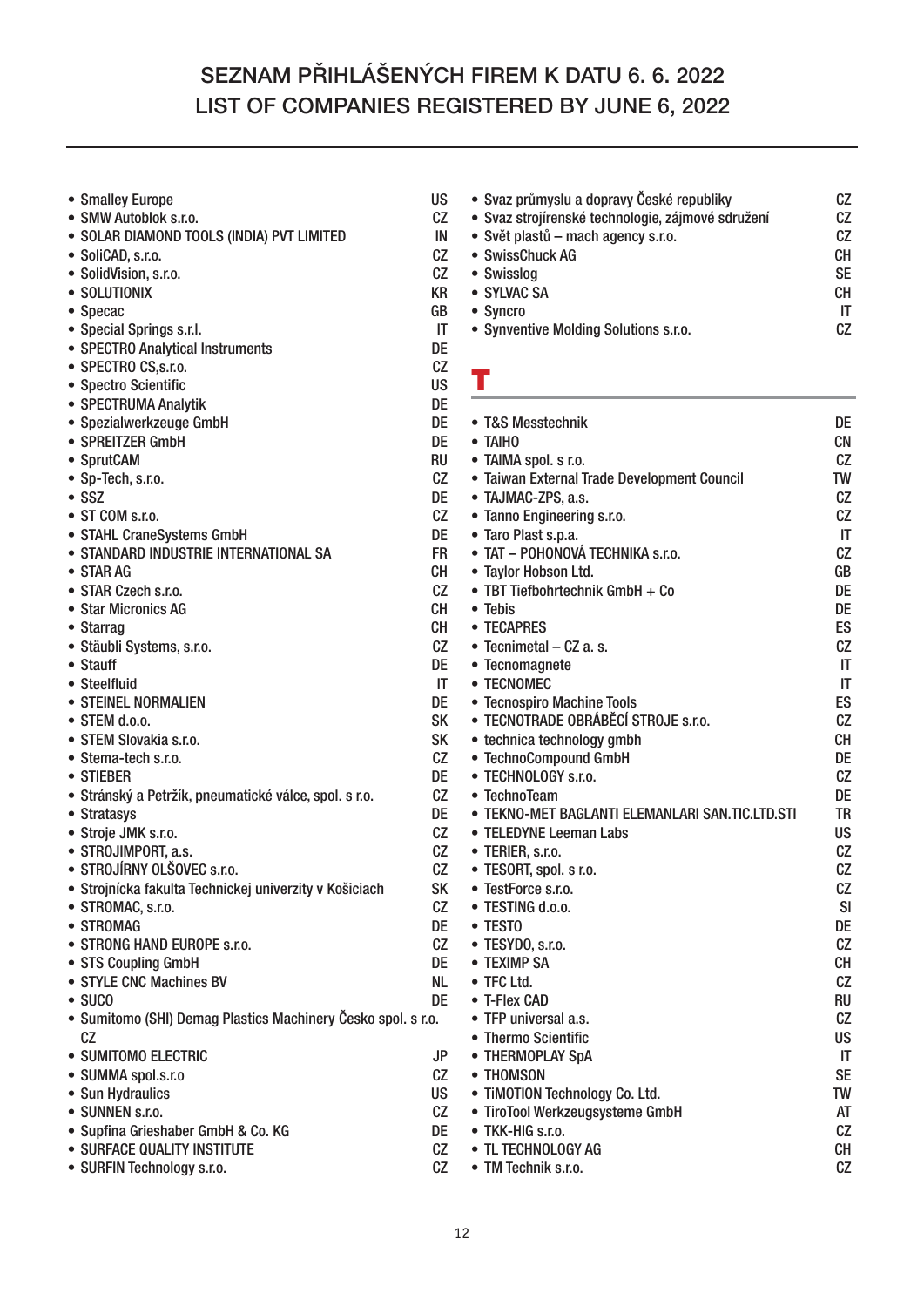- **TMI-Orion FR**
- **TOKA INDEVA Tomáš Kašpar DE**
- **Tokai Carbon JP**
- **TOKYO KEIKI**
- **TOLLOK IT**
- TOMELLERI **IT**
- 
- **TOOLS CZ CZ • TOOL-TEMP CZ s.r.o. CZ**
- 
- **TOPMES s.r.o. CZ • TOPSOLID CZECH, s.r.o. CZ**
- 
- **TORNOS SA CH** • Torwegge CZ s.r.o.
- 
- **TOS Hostivař s.r.o. CZ • TOS KUŘIM-OS, a.s. CZ**
- **TOS Olomouc s.r.o. CZ**
- **TOS VARNSDORF a.s.**
- **TOSHULIN, a.s. CZ**
- **TOX PRESSOTECHNIK s.r.o. CZ**
- **TPC KR**
- **Trade Media International s. r. o. CZ**
- **TRANSFLUID Maschinenbau GmbH**<br> **TRANSTECNO s.r.l.** IT
- 
- **TRANSTECNO s.r.l. IT • TRANS-TECHNIK, spol. s r.o.**
- **Trelleborg Industrial Products Germany GmbH DE**
- **TRENS SK, a.s.** SK
- **TREXEL US**
- **TRIA GmbH DE**
- **Triag International AG CH**
- **Tribo Hartstoff Gm bH DE**<br>  **TRIBOTEC**, spol, s r.o. CZ
- **TRIBOTEC, spol. s r.o. CZ**
- **TriLAB Group s.r.o. CZ**
- 
- **TRIMOS SA** CH<br>  **TRUMPF Praha.** spol. s r.o. CZ **• TRUMPF Praha, spol. s r.o. CZ**
- **TSCHUDIN AG**
- **Tsubaki Nakashima Co., Ltd. JP**
- **TTB Engineering SA CH**
- **Tubi Gomma Torino S.p.A. IT**
- 
- **Tubtara BE • Tungaloy Czech s.r.o. CZ**
- **Turck Vilant Systems Oy FI**
- Turck, s.r.o.
- **Türk + Hillinger GmbH DE**
- **TWE DIERDORF DE**
- **TWIFLEX**

## **U**

- 
- **UKB Uwe Krumm GmbH DE**
- **ULT AG DE**
- Ultimaker
- **Ultra System S.A. CH**
- **Uni Magnetic Industrial Co. Ltd. TW**
- **UNICUT SRO CZ • UNILIFT Spółka z ograniczoną odpowiedzialnością Sp.k. PL • UNIS, a.s. CZ** • UNISIGN B.V. NL
- **Urma AG Werkzeugfabrik CH**

## **V**

| • VABEX s.r.o.                                       | CZ        |
|------------------------------------------------------|-----------|
| • VACULA s.r.o.                                      | CZ        |
| • Valk Welding CZ                                    | CZ        |
| • Vanad 2000 a.s.                                    | CZ        |
| • VAPTECH LTD.                                       | BG        |
| • Vargus Deutschland GmbH                            | DE        |
| • VAVIT S.r.I                                        | IT        |
| · VAVRUŠKA TRADE s.r.o.                              | CZ        |
| $\bullet$ VDL                                        | NL        |
| • VEGA srl                                           | IT        |
| • Venair Iberica, S.A.                               | ES        |
| • VendPRO s.r.o.                                     | CZ        |
| • Verlag Focus Rostfrei GmbH, org. složka            | CZ        |
| • VERNET BEHRINGER                                   | FR        |
| • Versalis s.p.a.                                    | IT        |
| • VertiFlex s.r.o.                                   | CZ        |
| • VETTER Krantechnik GmbH                            | DE        |
| • VICIVISION                                         | IT        |
| • VIRGINIO NASTRI S.R.L.                             | IT        |
| · ViscoTec Pumpen- u. Dosiertechnik GmbH             | DE        |
| · VISION WIDE TECH CO., LTD                          | <b>TW</b> |
| • Visual Components                                  | FI        |
| • VITILLO S.p.A.                                     | IT        |
| • VLB-Tec.Unipessoal, Lda.                           | PT        |
| • VOLPI s.r.o.                                       | <b>SK</b> |
| · Volter tech s.r.o.                                 | CZ        |
| · Volty.cz - René Pajurek                            | CZ        |
| • Volumec                                            | IT        |
| • Vondra a Vondra s.r.o.                             | CZ        |
| • VORWALD                                            | DE        |
| • VSM AG                                             | DE        |
| · Vstřikovací systémy pro plast s.r.o.               | CZ        |
| • Vuzix                                              | US        |
| · Vydavatelství Nová média, s. r. o.                 | CZ        |
| • VYDONA s.r.o.                                      | CZ        |
| • Výkaz práce                                        | CZ        |
| • Vysoká škola báňská – Technická univerzita Ostrava | СZ        |
| • Vysoké učení technické v Brně                      | CZ        |

**W**

| $\bullet$ WAFIOS AG            | DΕ |
|--------------------------------|----|
| • WALDEMAR LÖSER GmbH & Co. KG | DE |
| • Walter + bai                 | CН |

- **UAB ''TG Technika'' LT**
	-